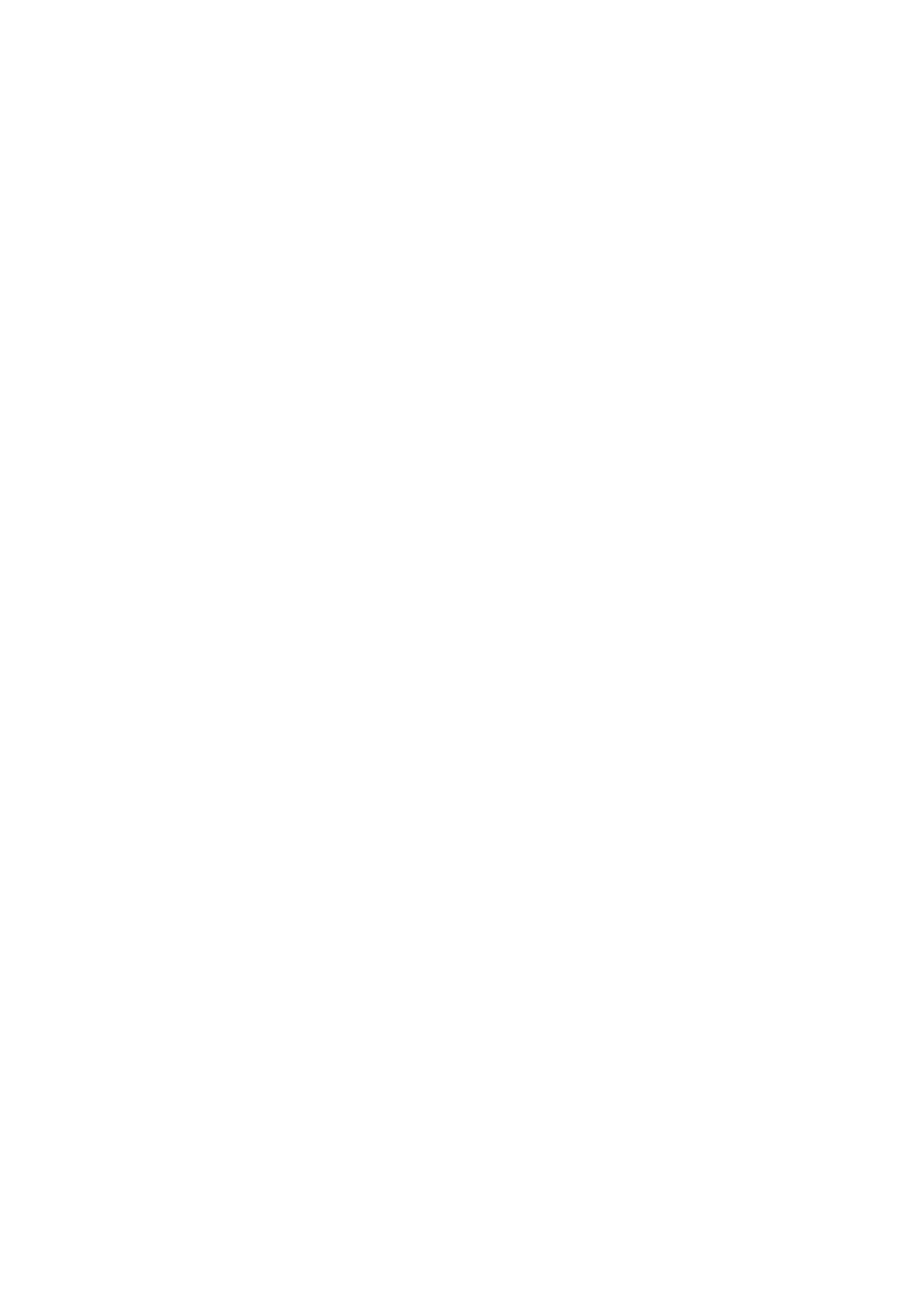

# **Health Professionals Amendment Regulation 2005 (No 1)**

**Subordinate Law SL2005-14** 

made under the

**Health Professionals Act 2004** 

## **Contents**

|    |                                    | Page |
|----|------------------------------------|------|
| 1  | Name of regulation                 |      |
| 2  | Commencement                       |      |
| 3  | Legislation amended                |      |
| 4  | Section 6 (1), note                | 2    |
| 5  | Section 9 (3)                      | 2    |
| 6  | New section $10(2)$                | 2    |
| 7  | Section 10 (2) to (4)              | 3    |
| 8  | Section 23, definition of election | 3    |
| 9  | Section 23, new definitions        | 3    |
| 10 | Section 26                         | 4    |

2004 103S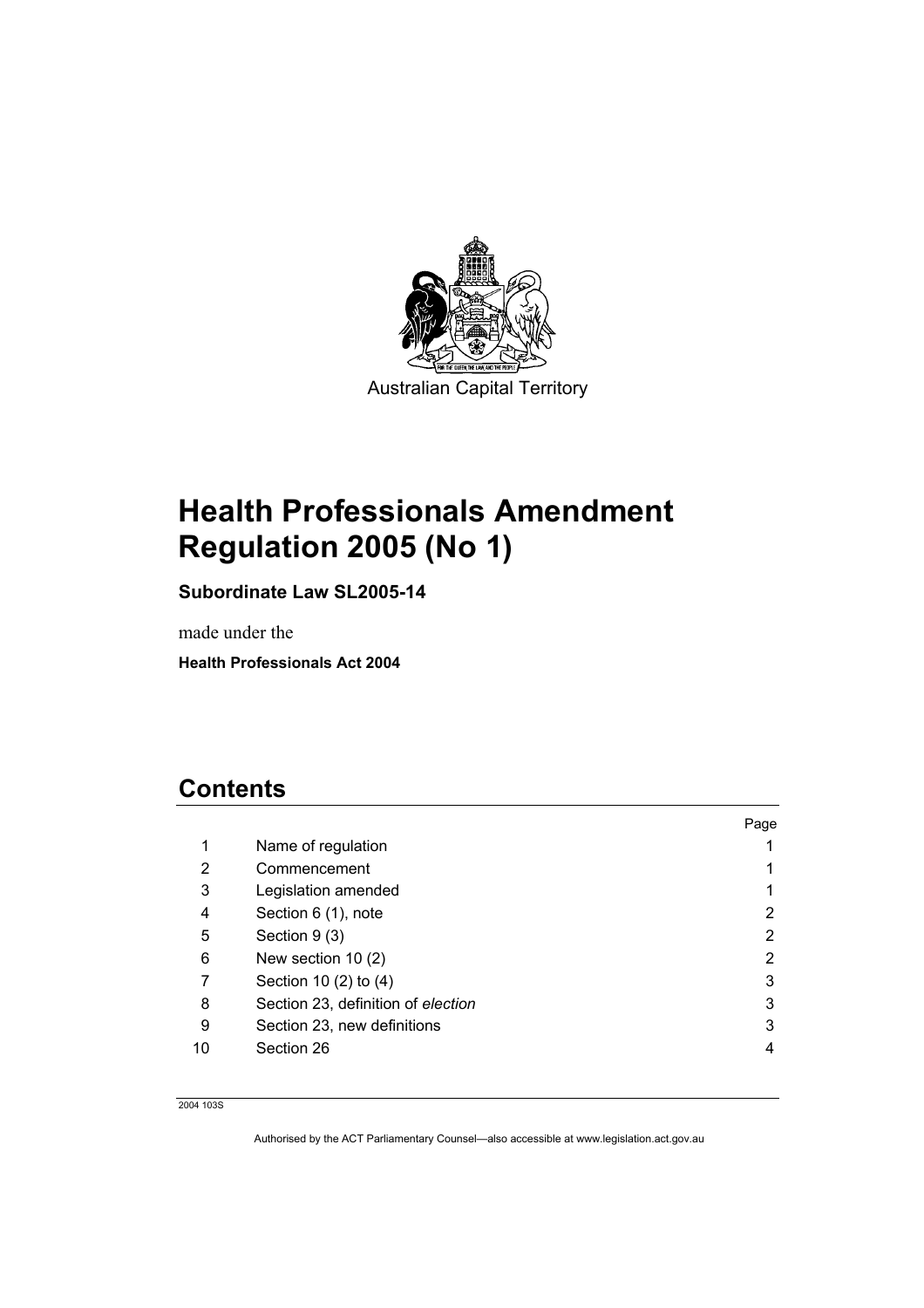| Contents |
|----------|
|----------|

|    |                                      | Page |
|----|--------------------------------------|------|
| 11 | Section 28 (1) (a)                   | 5    |
| 12 | Section 29 (3)                       | 6    |
| 13 | Section 35 (2)                       | 6    |
| 14 | Section 37                           | 6    |
| 15 | Sections 52A (4) (b) and 52B (4) (b) | 6    |
| 16 | Section 59 (3)                       | 7    |
| 17 | Section 115 (1) (b)                  | 7    |
| 18 | Section 120                          | 7    |
| 19 | Section 134 (5), new notes           | 8    |
| 20 | Section 142                          | 8    |
| 21 | New section 149A                     | 9    |
| 22 | Section 152 (3) (b)                  | 9    |
| 23 | New chapter 6 heading etc            | 9    |
| 24 | Schedules 1 and 2                    | 12   |
| 25 | Dictionary, new definitions          | 36   |

contents 2 Health Professionals Amendment Regulation 2005 (No 1)

SL2005-14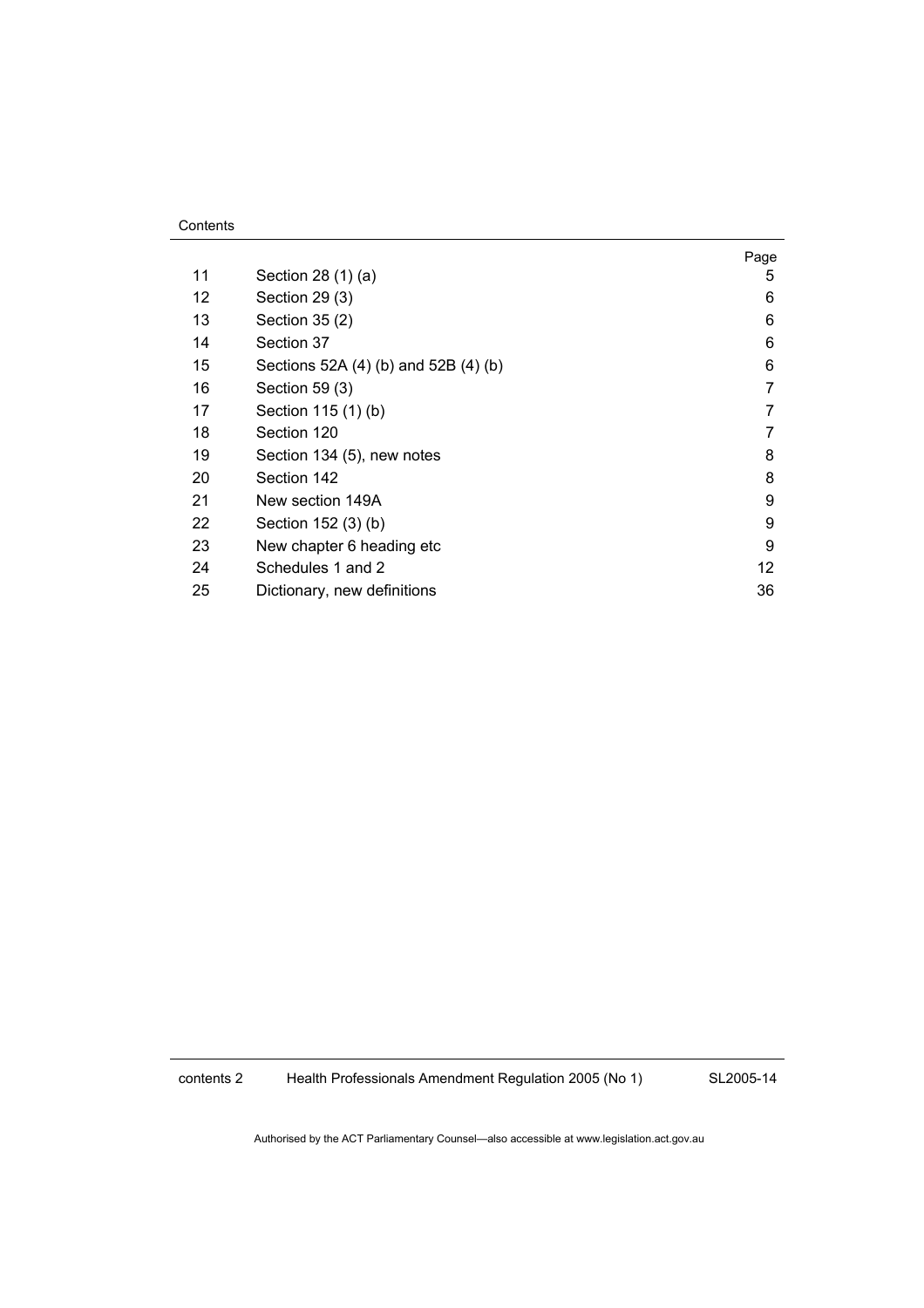#### **1 Name of regulation**

This regulation is the *Health Professionals Amendment Regulation 2005 (No 1)*.

## **2 Commencement**

(1) In this section:

*postponed provisions* means section 24, so far as it inserts—

- (a) schedule 1, items 2 to 11; and
- (b) schedules 3 to 12.
- (2) This regulation, other than the postponed provisions, commences on 7 July 2005.
	- *Note* The naming and commencement provisions automatically commence on the notification day (see Legislation Act, s 75 (1)).
- (3) The postponed provisions commence on a day fixed by the Minister by written notice.
	- *Note* A single day or time may be fixed, or different days or times may be fixed, for the commencement of different provisions (see Legislation Act, s 77 (1)).
- (4) If a provision of this regulation does not commence before 9 July 2006, it automatically commences on that day.
- (5) The Legislation Act, section 79 (1) (Automatic commencement of postponed law) does not apply to this regulation.

#### **3 Legislation amended**

This regulation amends the *Health Professionals Regulation 2004*.

SL2005-14

page 1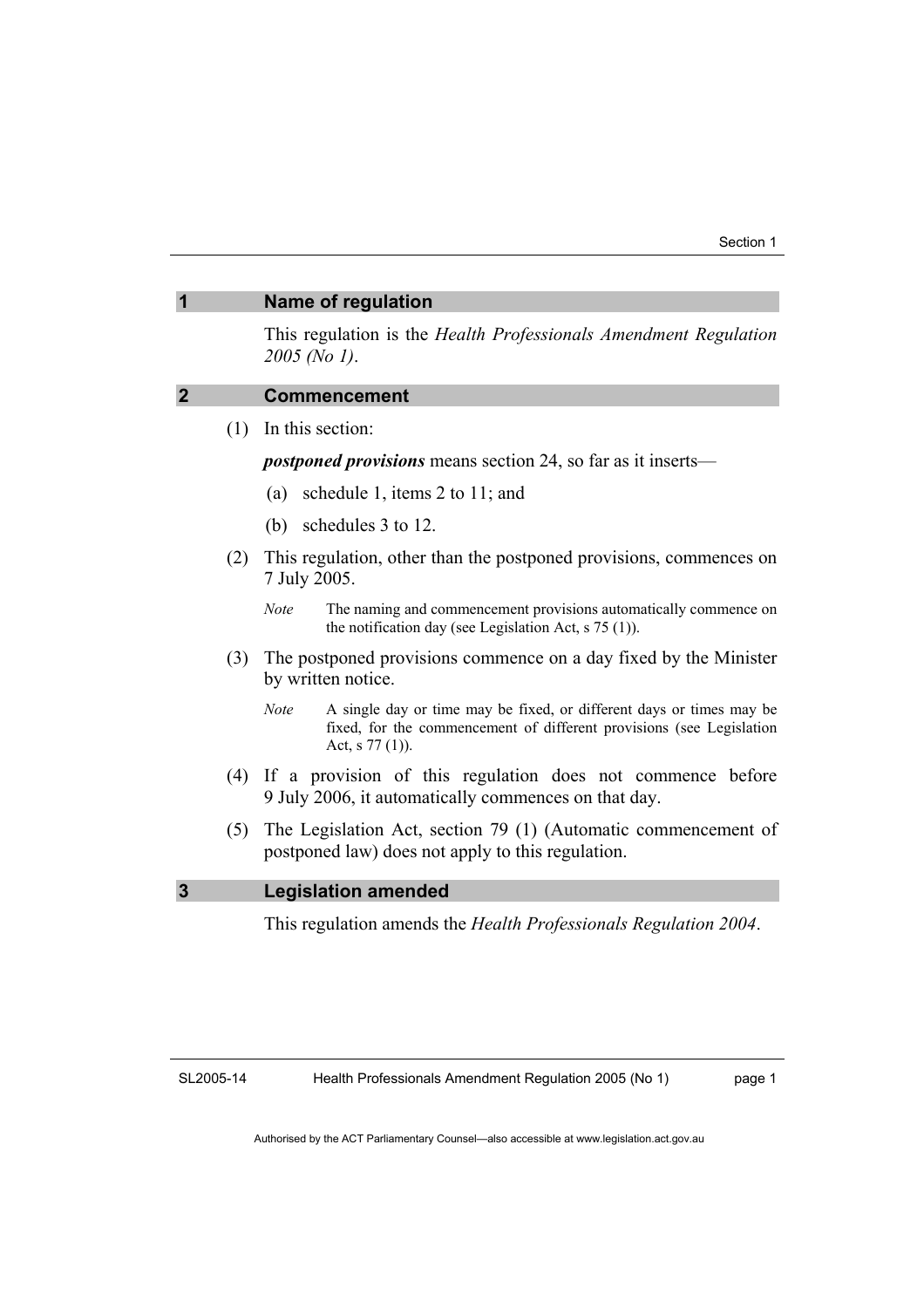Section 4

| $\overline{\mathbf{4}}$ | Section 6 (1), note |
|-------------------------|---------------------|
|                         | omit                |
|                         | s <sub>9</sub>      |
|                         | substitute          |
|                         | s 10                |
| 5                       | Section 9 (3)       |

### *substitute*

- (3) If the relevant health profession schedule in relation to a health profession requires a member of the board for the relevant health profession to be elected, the member must be elected under part 2.3 (Elections) unless that part requires the person to be appointed under section 10.
	- *Note* If an election fails because there are no candidates, the Minister may be required under pt 2.3 to appoint a member who would otherwise be elected (see s 35 (2)).

### **6 New section 10 (2)**

#### *insert*

- (2) However, the Minister may appoint a person under subsection (1) only if the person—
	- (a) is a registered member of a health profession for which the health profession board was established; and
	- (b) has been registered for a continuous period of at least 3 years immediately before the day of the appointment.

#### **Example for par (a)**

A dentist who has been registered for 4 years may be appointed to the ACT Dental Board.

page 2 Health Professionals Amendment Regulation 2005 (No 1)

SL2005-14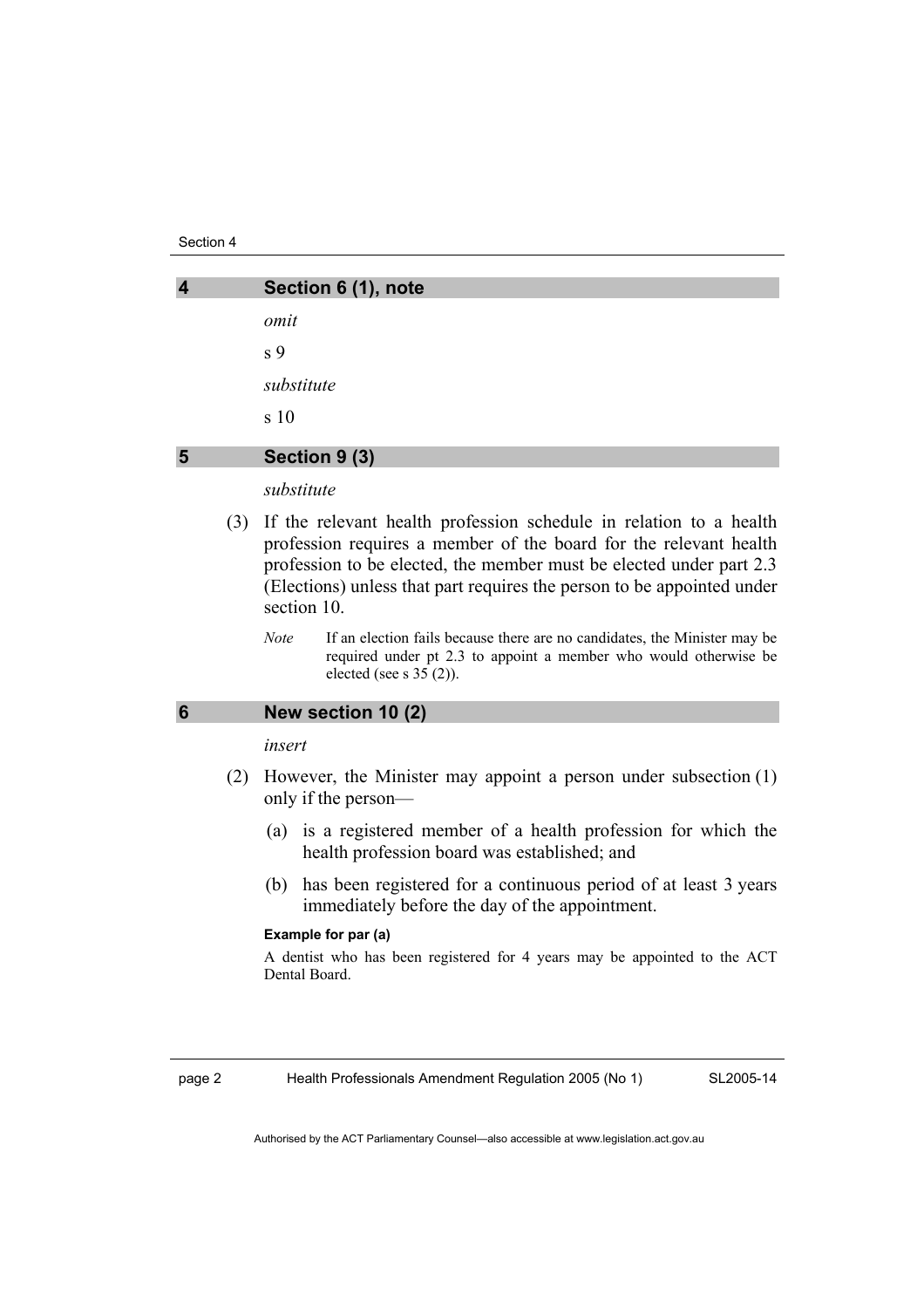*Note* An example is part of the regulation, is not exhaustive and may extend, but does not limit, the meaning of the provision in which it appears (see Legislation Act, s 126 and s 132).

#### **7 Section 10 (2) to (4)**

*renumber as section 10 (3) to (5)* 

#### **8 Section 23, definition of** *election*

### *substitute*

*election*, for a health profession board—

- (a) means an election of members of the board; and
- (b) includes—
	- (i) an election to elect a prescribed member of the board; and
	- (ii) a recount under division 2.3.3 (Casual and temporary vacancies in elected positions) for an election of members of the board.

### **9 Section 23, new definitions**

#### *insert*

*prescribed election voter*, for an election of a prescribed member of a health profession board, means a registered health professional in the relevant health profession who, under the relevant health profession schedule, is eligible to vote and to be elected.

*Note Relevant health profession* and *relevant health profession schedule* are defined in the dictionary.

*prescribed member*, of a health profession board, means—

 (a) if the board is established for a single health profession—a member who, under the relevant health profession schedule, is required to be a registered health professional of a particular

SL2005-14 Health Professionals Amendment Regulation 2005 (No 1) page 3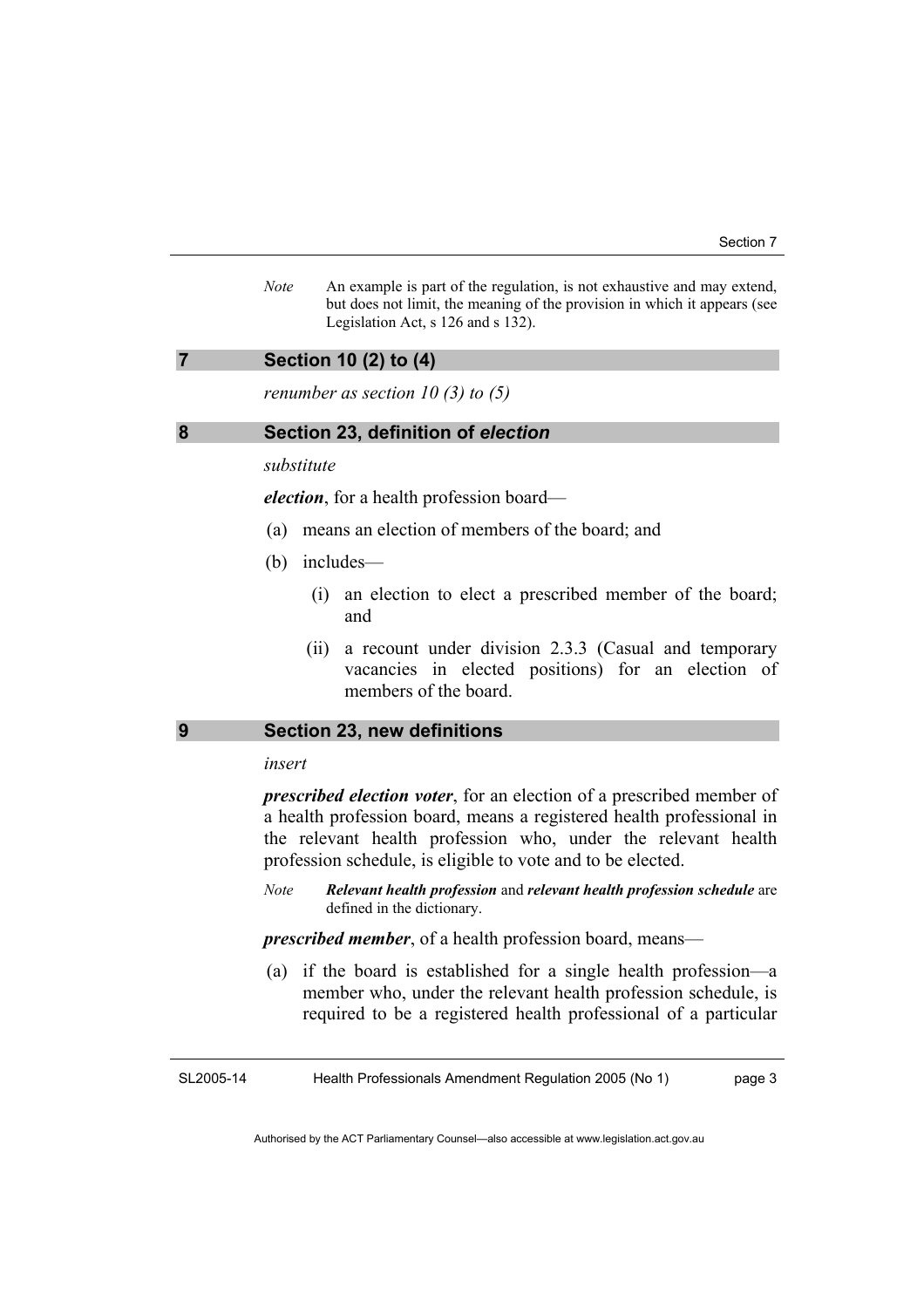kind in the relevant health profession to be eligible to vote and be elected in the election; and

 (b) if the board is established for 2 or more health professions—a member who, under a relevant health profession schedule for a health profession for which the board is established, is required to be a registered health professional registered in a particular health profession to be eligible to vote and be elected in the election.

### **10 Section 26**

*substitute* 

## **26 List of health professionals**

- (1) As soon as practicable after the election start day for an election for a health profession board, the board president must give the electoral commissioner a list (the *list of health professionals*).
- (2) The list of health professionals must state the following:
	- (a) if the election is to elect someone other than a prescribed member—
		- (i) the name of each person who was a registered health professional in the health profession on election start day; and
		- (ii) the postal address of each person mentioned in subparagraph (i); or
	- (b) if the election is to elect a prescribed member—
		- (i) the name of each person who was a prescribed election voter for the election on the election start day; and
		- (ii) the postal address of each person mentioned in subparagraph (i).

page 4 Health Professionals Amendment Regulation 2005 (No 1)

SL2005-14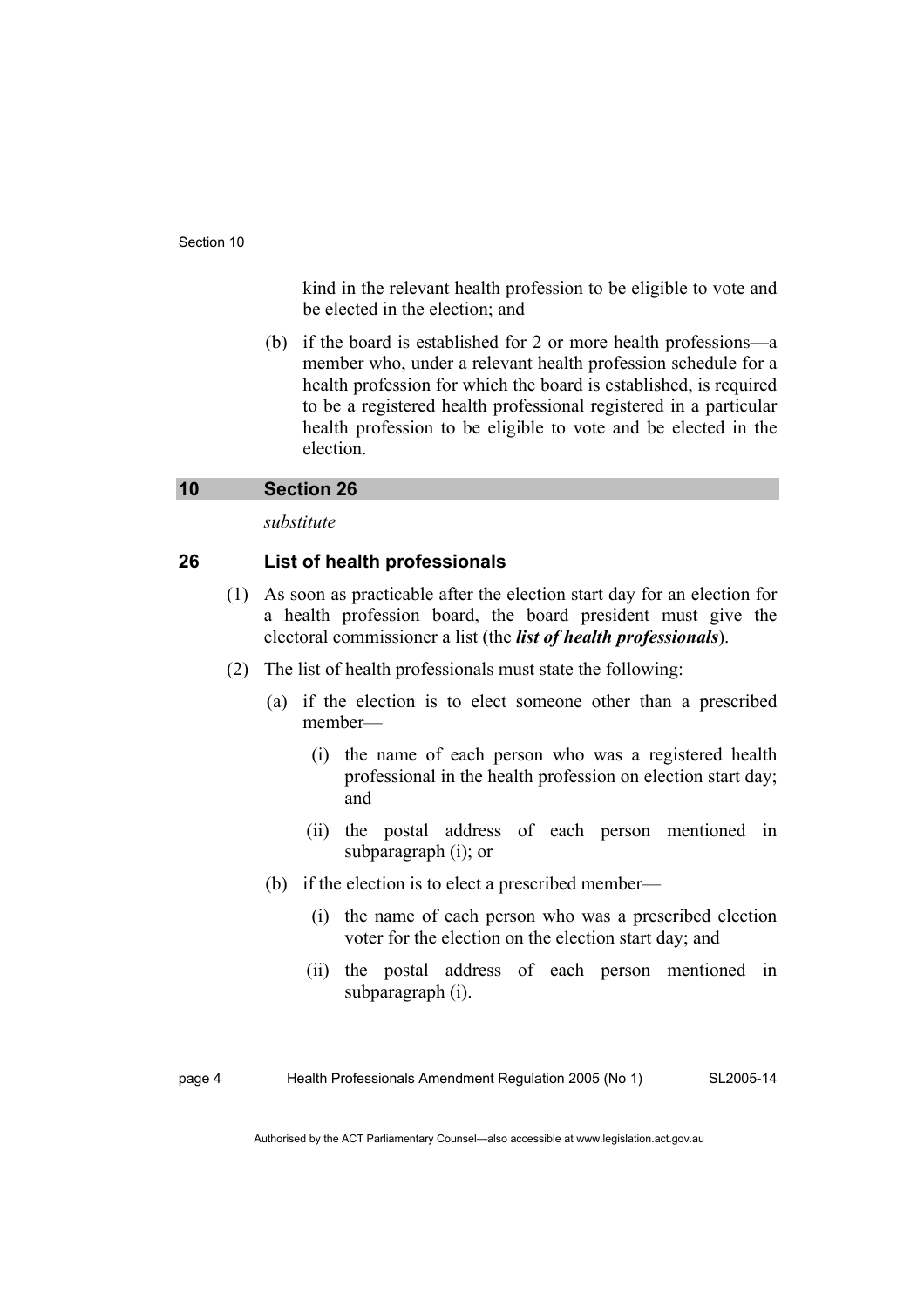- (3) The list of health professionals must be certified correct by the board president.
- (4) The electoral commissioner must—
	- (a) make a copy of the list of health professionals for the election available for public inspection at the office of the electoral commissioner during ordinary business hours as soon as practicable after the commissioner receives the list; and
	- (b) continue to make the list available for public inspection until—
		- (i) the end of the period when the election result may be disputed; or
		- (ii) if the election result is disputed—the dispute is decided or otherwise ends.
- (5) A failure to comply with this section in relation to an election does not invalidate the election.

## **11 Section 28 (1) (a)**

*substitute* 

 $(a)$  is —

- (i) a registered health professional in the health profession; and
- (ii) if the election is to elect a prescribed member—a prescribed election voter for the election; and

SL2005-14

Health Professionals Amendment Regulation 2005 (No 1)

page 5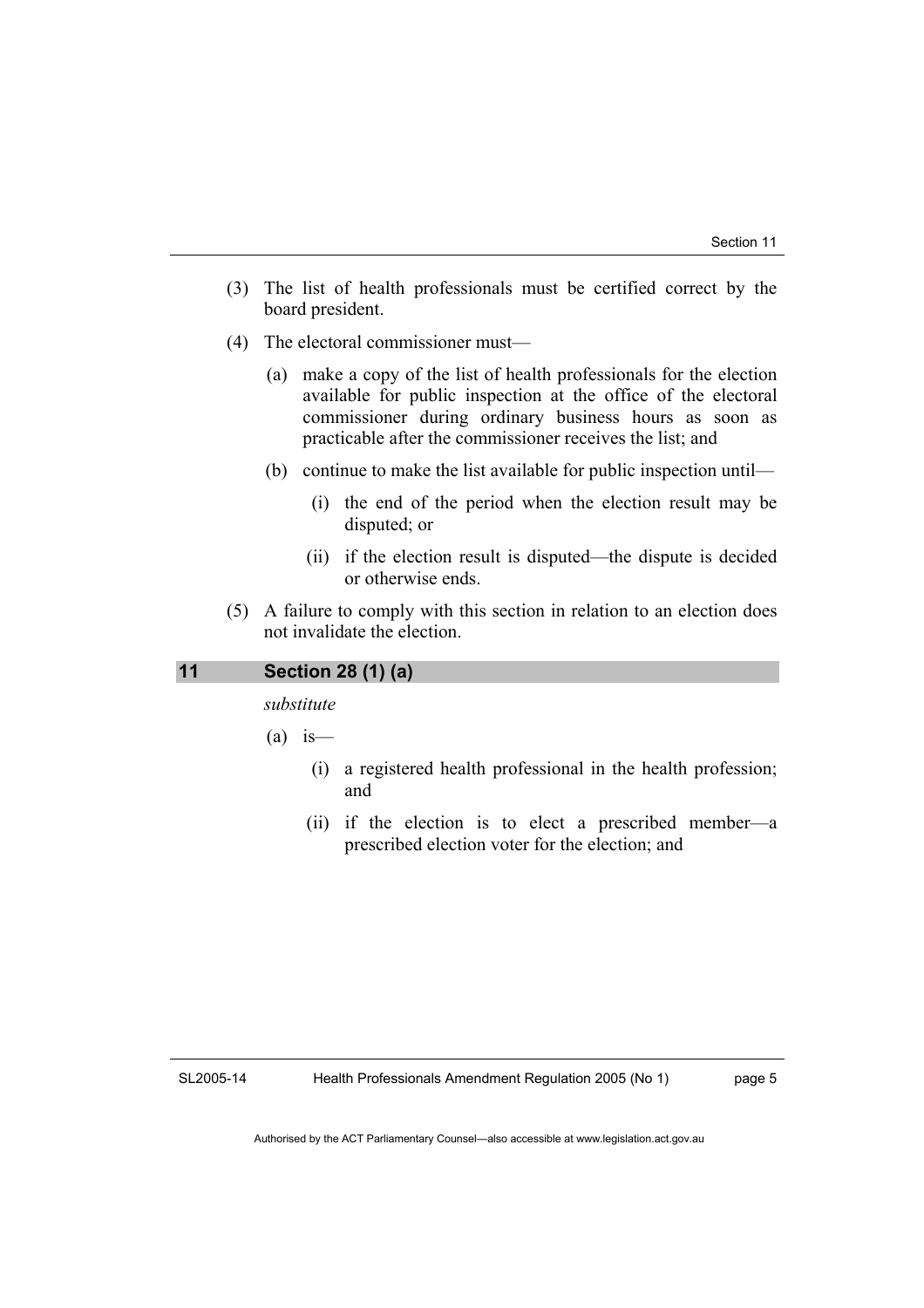#### Section 12

| 12 |     | <b>Section 29 (3)</b>                                                                                                            |  |  |
|----|-----|----------------------------------------------------------------------------------------------------------------------------------|--|--|
|    |     | substitute                                                                                                                       |  |  |
|    | (3) | The nominators must be—                                                                                                          |  |  |
|    |     | registered in the health profession on the election start day; and<br>(a)                                                        |  |  |
|    |     | if the election is to elect a prescribed member—prescribed<br>(b)<br>election voters for the election on the election start day. |  |  |
| 13 |     | <b>Section 35 (2)</b>                                                                                                            |  |  |
|    |     | omit                                                                                                                             |  |  |
|    |     | section 9                                                                                                                        |  |  |
|    |     | substitute                                                                                                                       |  |  |
|    |     | section 10                                                                                                                       |  |  |
| 14 |     | <b>Section 37</b>                                                                                                                |  |  |
|    |     | substitute                                                                                                                       |  |  |
| 37 |     | <b>Eligibility to vote</b>                                                                                                       |  |  |
|    |     | A person (an <i>elector</i> ) may vote in an election for a health profession<br>if, on the election start day—                  |  |  |
|    |     | (a) the person is registered in the health profession; and                                                                       |  |  |
|    |     | if the election is to elect a prescribed member—the person is a<br>(b)<br>prescribed election voter for the election.            |  |  |
| 15 |     | Sections 52A (4) (b) and 52B (4) (b)                                                                                             |  |  |
|    |     | omit                                                                                                                             |  |  |
|    |     | 10(3)                                                                                                                            |  |  |
|    |     | substitute                                                                                                                       |  |  |
|    |     | 10(4)                                                                                                                            |  |  |

page 6 Health Professionals Amendment Regulation 2005 (No 1)

SL2005-14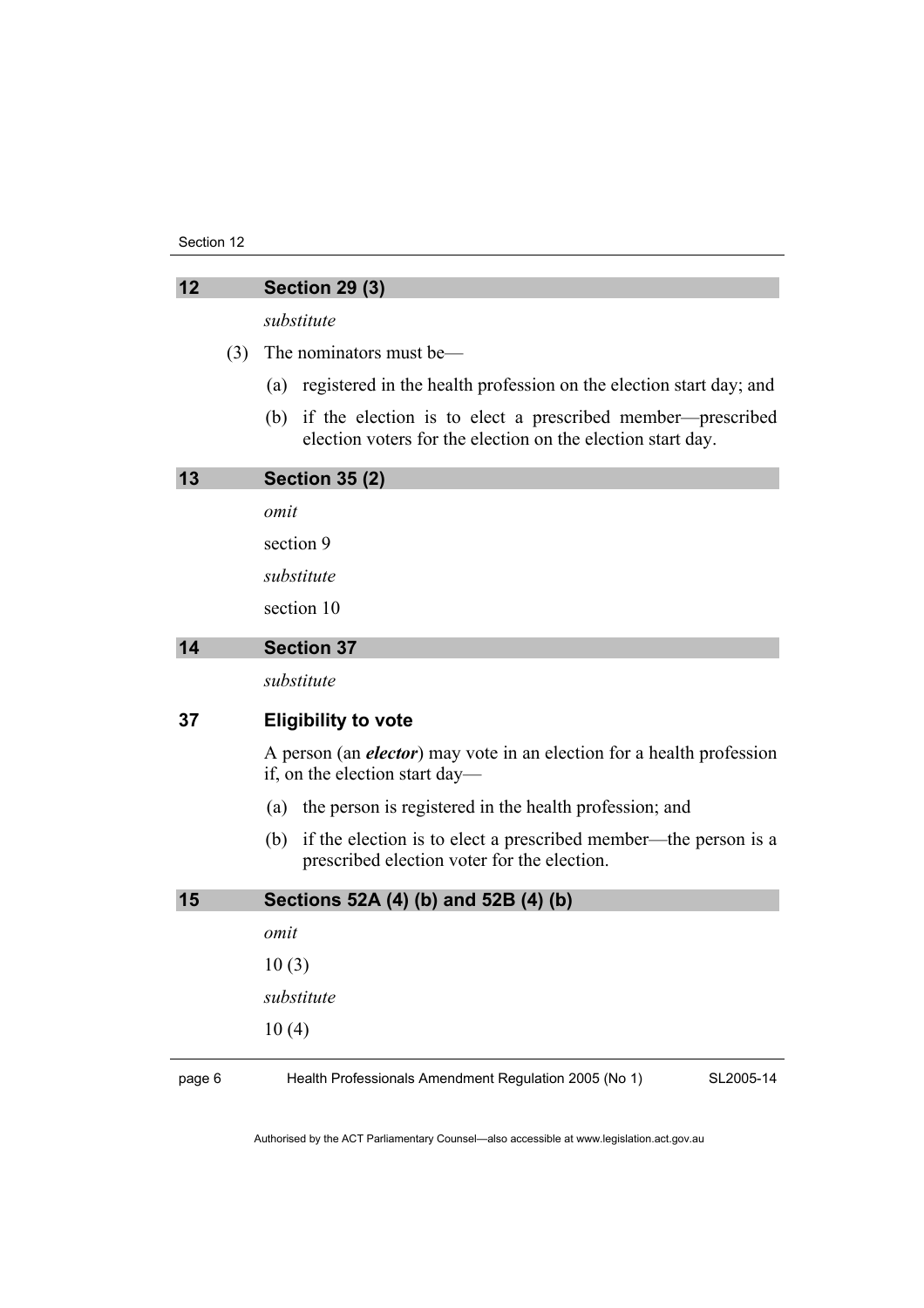### **16 Section 59 (3)**

*substitute* 

 (3) If the board asks the Minister to fill the vacancy, the Minister must, after consulting the health profession board, nominate a person who is eligible to be elected to the vacant position and tell the electoral commissioner about the nomination.

### **17 Section 115 (1) (b)**

#### *substitute*

 (b) whether the person has an addiction to alcohol, another drug or another substance that may affect the person's ability to practise the health profession;

## **18 Section 120**

*substitute* 

### **120 Length of registration**

Registration is for—

- (a) the period of not longer than 1 year stated in the practising certificate; or
- (b) if no period is stated in the practising certificate—
	- (i) the period ending on the day fixed under the schedule for the health profession; or
	- (ii) if no day is fixed—1 year.

#### **Examples of what may be fixed under a schedule**

- 1 The schedule for psychologists may provide that the registration period for a psychologist ends on 30 June.
- 2 The schedule for dentists may provide that the registration period for a dentist ends on the dentist's birthday.

SL2005-14

Health Professionals Amendment Regulation 2005 (No 1)

page 7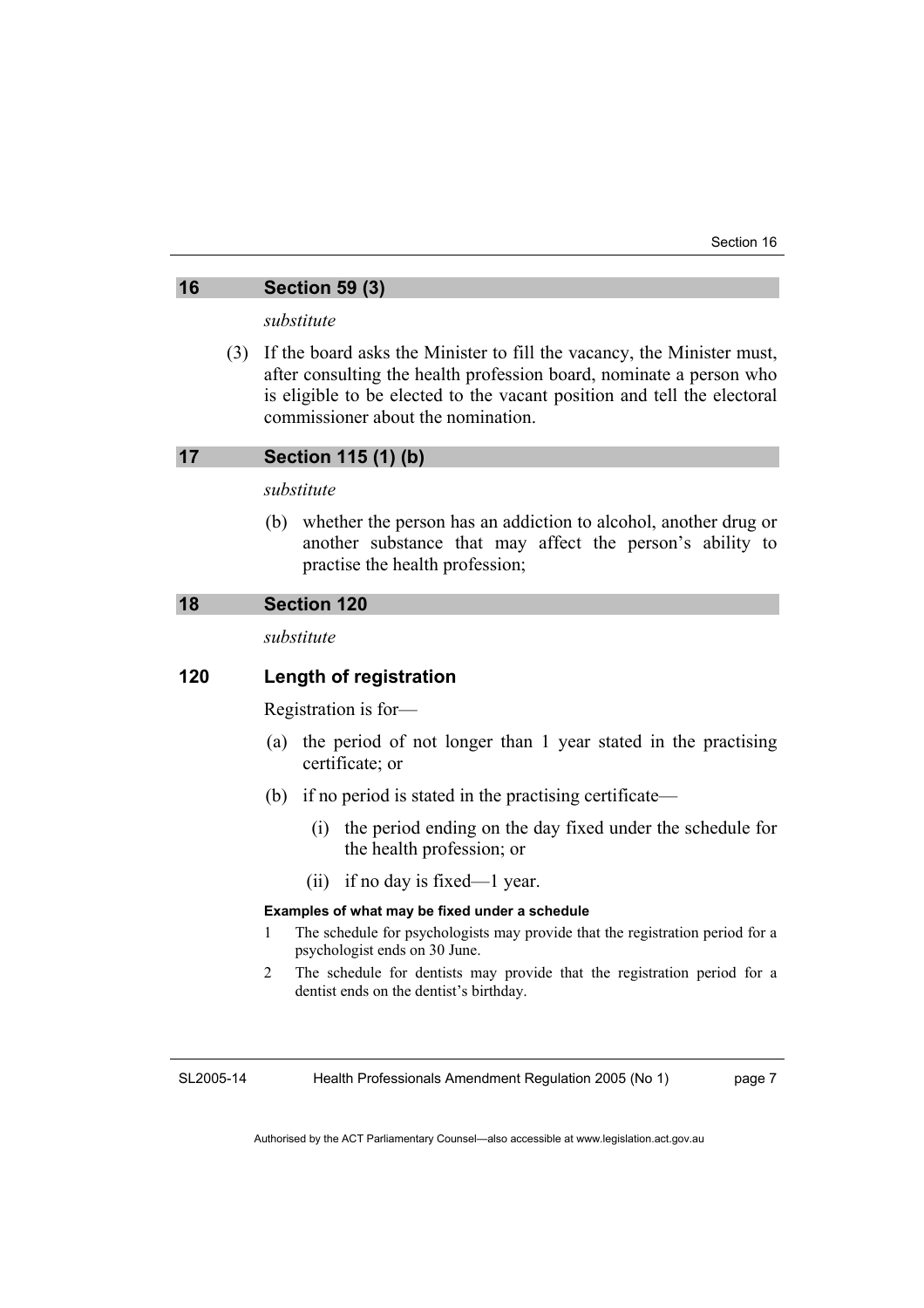*Note* An example is part of the regulation, is not exhaustive and may extend, but does not limit, the meaning of the provision in which it appears (see Legislation Act, s 126 and s 132).

#### **19 Section 134 (5), new notes**

#### *insert*

- *Note 1* The text of an applied, adopted or incorporated law or instrument, whether applied as in force from time to time or at a particular time, is taken to be a notifiable instrument if the operation of the Legislation Act, s 47 (5) or (6) is not disapplied (see s 47 (7)).
- *Note 2* A notifiable instrument must be notified under the Legislation Act.
- *Note 3* See s 157B (5) in relation to the application of the Legislation Act, s 47.

### **20 Section 142**

*substitute* 

#### **142 Substances that affect health professional's abilities**

- (1) A registered health professional must not practise while under the influence of a drug (whether or not a prescription or illegal drug) or other substance if the drug or substance affects the health professional's ability to practise.
- (2) A registered health professional must not practise while dependent on a drug (for example, a drug of dependence) or other substance that may adversely affect the health professional's ability to practise.
	- *Note* An example is part of the regulation, is not exhaustive and may extend, but does not limit, the meaning of the provision in which it appears (see Legislation Act, s 126 and s 132).

page 8 Health Professionals Amendment Regulation 2005 (No 1)

SL2005-14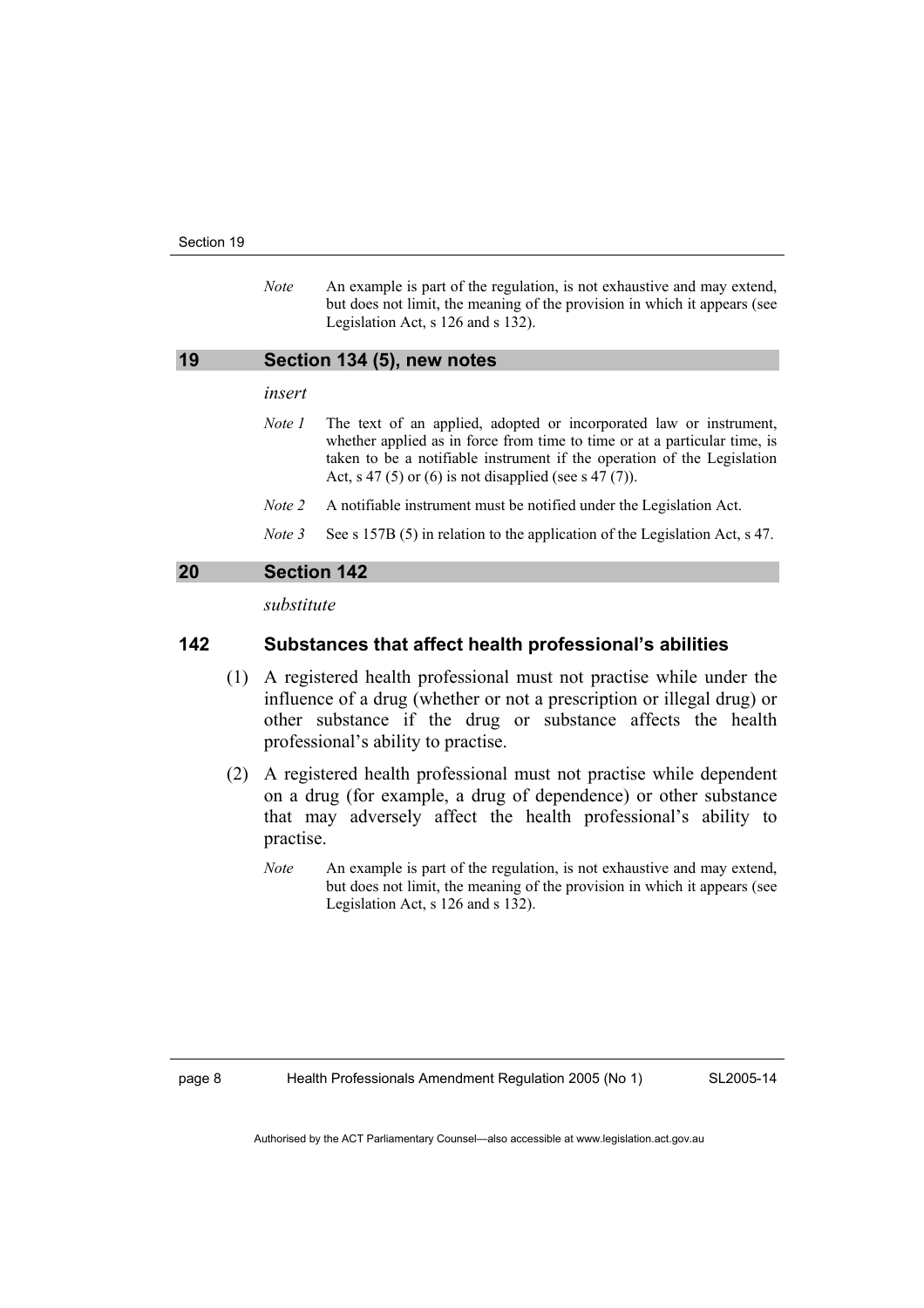### **21 New section 149A**

*insert* 

## **149A Practising under allowed name**

A registered health professional must not practise under a name other than the name the health professional is allowed to practice under (see section 121 (a)).

| 22 | Section 152 (3) (b)       |
|----|---------------------------|
|    | omit                      |
|    | section                   |
|    | substitute                |
|    | provision                 |
| 23 | New chapter 6 heading etc |

*before section 158, insert* 

## **Chapter 6 Miscellaneous**

## **157A Inspection of incorporated documents**

 (1) This section applies to an incorporated document, or an amendment or replacement of an incorporated document.

*Note* For the meaning of *incorporated document*, see the dictionary.

- (2) The health profession board in relation to the incorporated document must ensure that the document, amendment or replacement is made available for inspection free of charge to the public on business days at reasonable times at the office of the health profession board.
- (3) In this section:

*amendment*, of an incorporated document—see section 157B (6).

SL2005-14 Health Professionals Amendment Regulation 2005 (No 1) page 9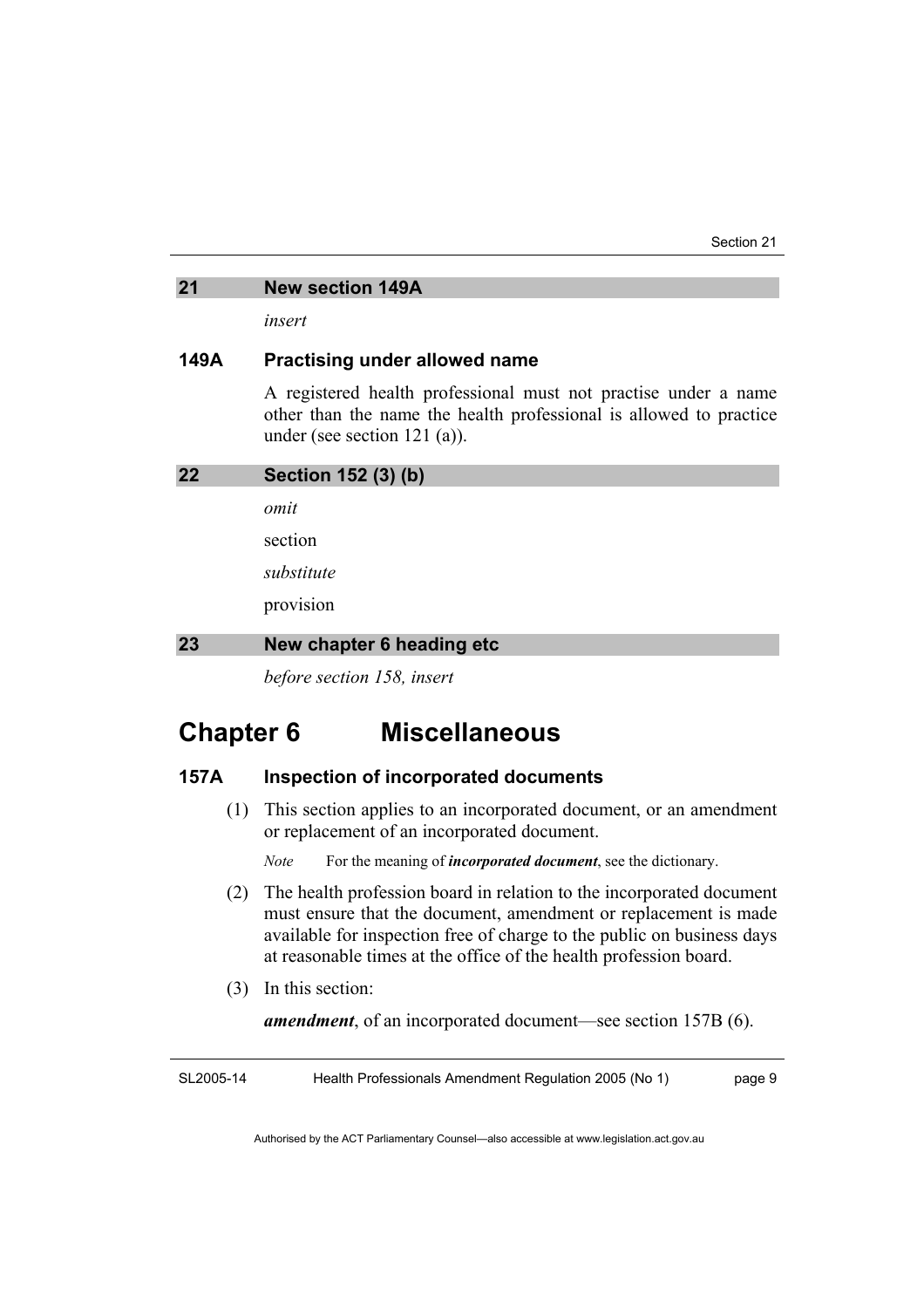## **157B Notification of certain incorporated documents**

- (1) This section applies to—
	- (a) an incorporated document; or
	- (b) an amendment of, or replacement for, an incorporated document.

#### **Example of replacement standard**

a new edition of the incorporated document

- *Note 1* For the meaning of *incorporated document*, see the dictionary.
- *Note 2* An example is part of the regulation, is not exhaustive and may extend, but does not limit, the meaning of the provision in which it appears (see Legislation Act, s 126 and s 132).
- (2) The health profession board in relation to the incorporated document may prepare a written notice (an *incorporated document notice*) for the incorporated document, amendment or replacement that contains the following information:
	- (a) for an incorporated document—details of the document, including its title, author and date of publication;
	- (b) for a replacement of an incorporated document—details of the replacement, including its title, author and date of publication;
	- (c) for an amendment of an incorporated document—the date of publication of the amendment (or of the standard as amended) and a brief summary of the effect of the amendment;
	- (d) for an incorporated document or any amendment or replacement—
		- (i) a date of effect (no earlier than the day after the day of notification of the notice); and
		- (ii) details of how access to inspect the document, amendment or replacement may be obtained under section 157A (Inspection of incorporated documents); and

page 10 Health Professionals Amendment Regulation 2005 (No 1) SL2005-14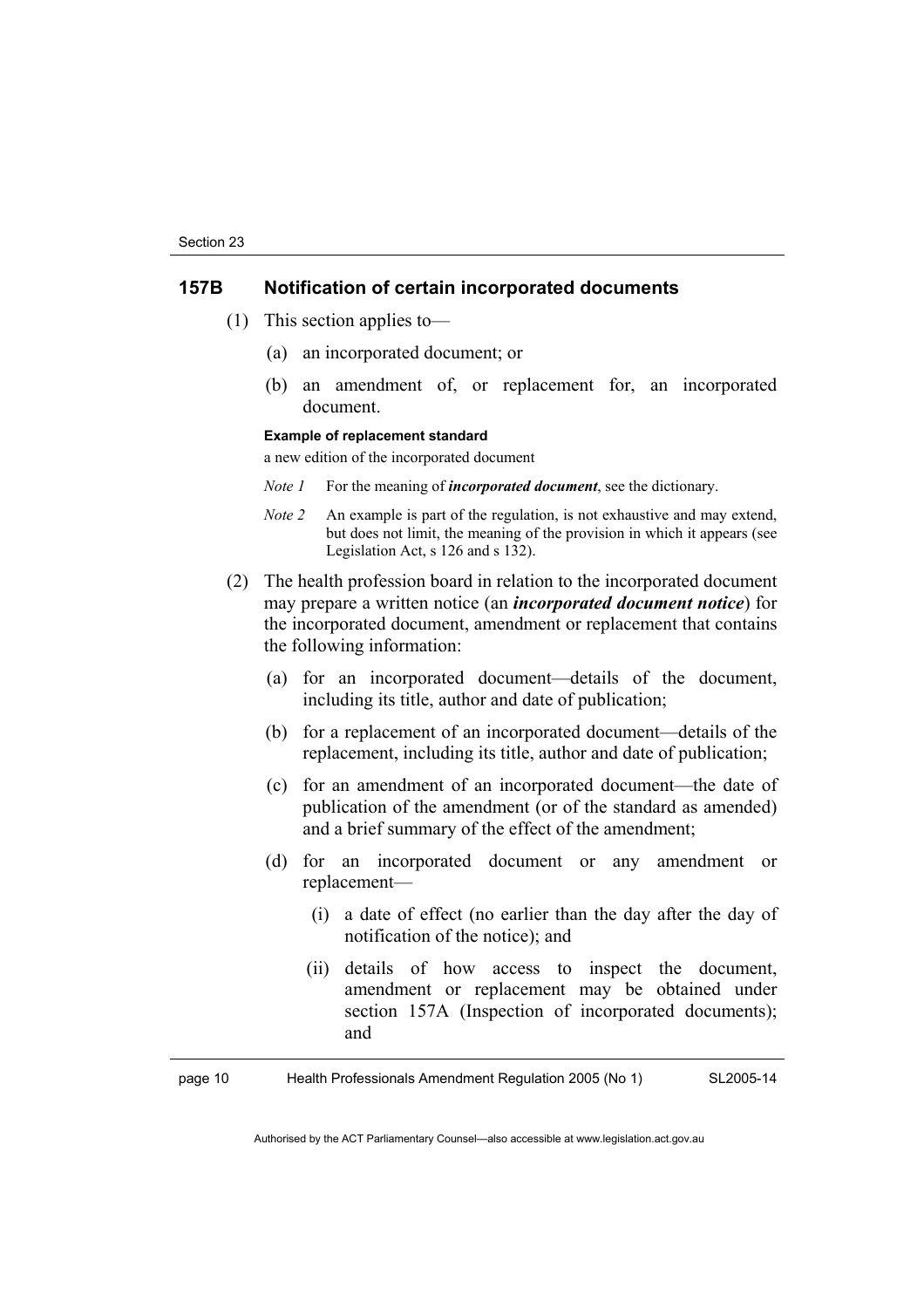- (iii) details of how copies may be obtained, including an indication of whether there is a cost involved.
- (3) An incorporated document notice is a notifiable instrument.

*Note* A notifiable instrument must be notified under the Legislation Act.

- (4) The incorporated document, amendment or replacement has no effect under this Act unless—
	- (a) an incorporated document notice is notified in relation to the standard, amendment or replacement; or
	- (b) the document, amendment or replacement is notified under the Legislation Act, section 47 (6).
- (5) The Legislation Act, section 47 (7) does not apply in relation to the incorporated document, amendment or replacement.
- (6) In this section:

*amendment*, of an incorporated document, includes an amendment of a replacement for the incorporated document.

*replacement*, for an incorporated document, means—

- (a) a standard that replaces the incorporated document; or
- (b) a document (an *initial replacement*) that replaces a document mentioned in paragraph (a); or
- (c) a document (a *further replacement*) that replaces an initial replacement or any further replacement.

## **157C Approved forms—health profession boards**

- (1) A health profession board may, in writing, approve forms for a relevant health profession.
- (2) If the health profession board approves a form for a particular purpose, the approved form must be used for the purpose.
	- *Note* For other provisions about forms, see the Legislation Act, s 255.

SL2005-14 Health Professionals Amendment Regulation 2005 (No 1) page 11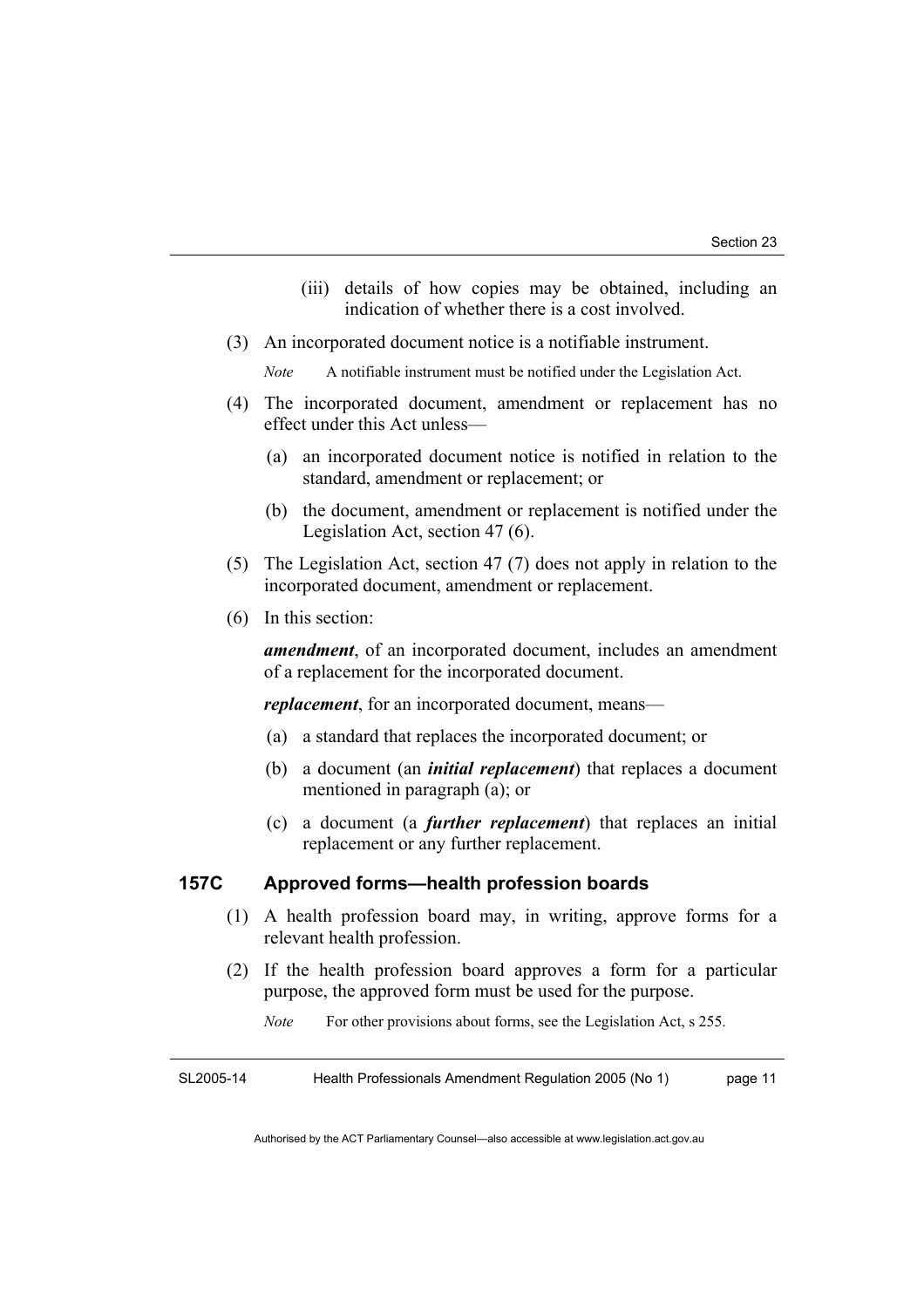(3) An approved form is a notifiable instrument.

*Note* A notifiable instrument must be notified under the Legislation Act.

### **24 Schedules 1 and 2**

*substitute* 

## **Schedule 1 Regulated professions**

(see s 4)

| column 1<br>item | column <sub>2</sub><br>health profession<br>board                           | column 3<br>health profession                           | column 4<br>relevant schedule |
|------------------|-----------------------------------------------------------------------------|---------------------------------------------------------|-------------------------------|
| 1                | <b>ACT</b> Medical<br>Board                                                 | medical<br>practitioners                                | $\overline{2}$                |
| 2                | <b>ACT</b> Nursing and<br>Midwifery Board                                   | nurses                                                  | 3                             |
| 3                | <b>ACT</b> Nursing and<br>Midwifery Board                                   | midwives                                                | 4                             |
| 4                | <b>ACT Pharmacy</b><br>Board                                                | pharmacists                                             | 5                             |
| 5                | <b>ACT Dental Board</b>                                                     | dentists, dental<br>hygienists and<br>dental therapists | 6                             |
| 6                | <b>ACT</b> Psychologists<br>Board                                           | psychologists                                           | 7                             |
| 7                | <b>ACT</b> Dental<br>Technicians and<br><b>Dental Prosthetists</b><br>Board | dental technicians<br>and dental<br>prosthetists        | 8                             |

page 12 Health Professionals Amendment Regulation 2005 (No 1)

SL2005-14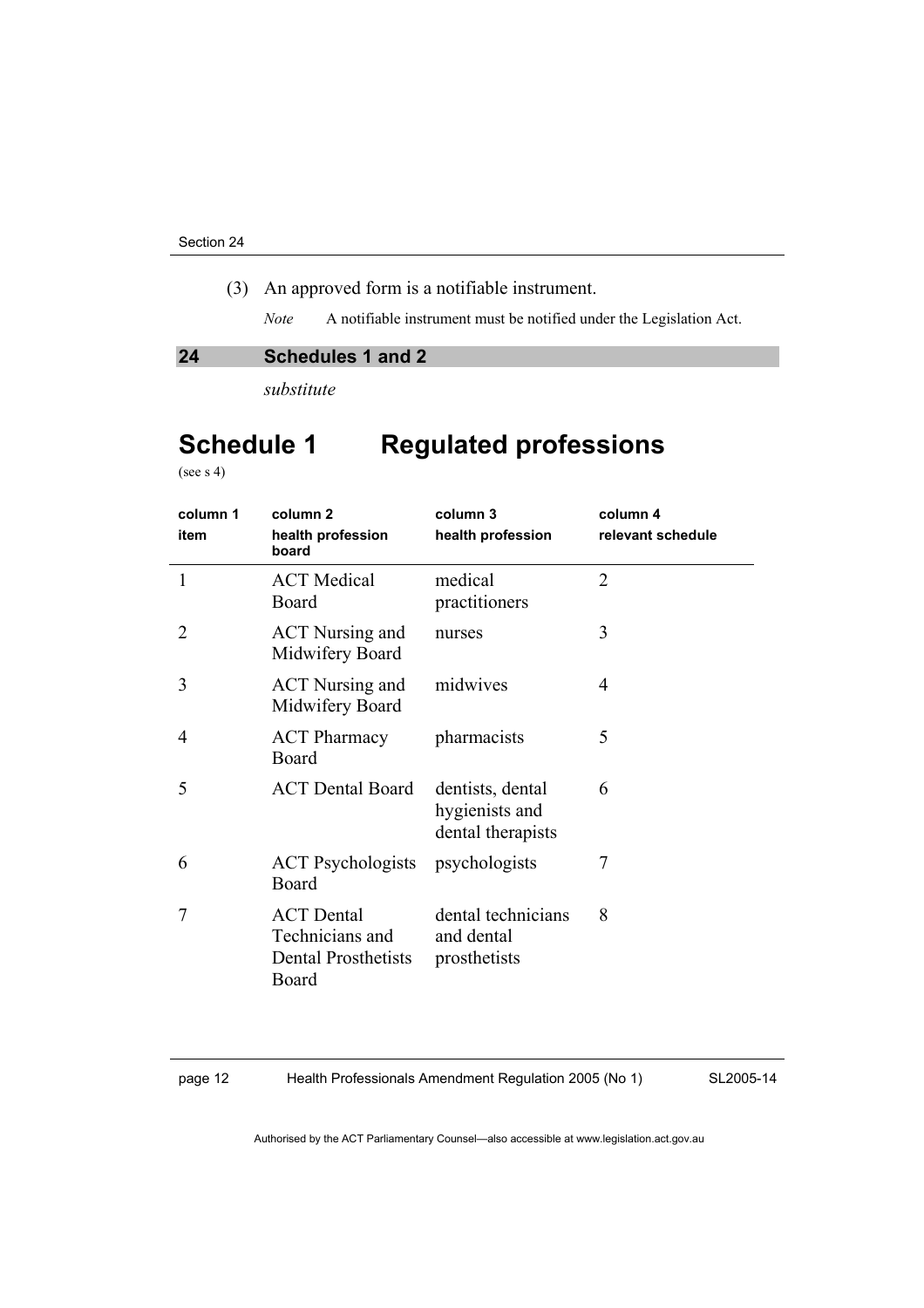| column 1<br>item | column 2<br>health profession<br>board         | column 3<br>health profession | column 4<br>relevant schedule |
|------------------|------------------------------------------------|-------------------------------|-------------------------------|
| 8                | <b>ACT</b> Podiatrists<br>Board                | podiatrists                   | 9                             |
| 9                | ACT<br>Physiotherapists<br>Board               | physiotherapists              | 10                            |
| 10               | <b>ACT</b> Optometrists<br>Board               | optometrists                  | 11                            |
| 11               | <b>ACT</b> Veterinary<br><b>Surgeons Board</b> | veterinary surgeons           | -12                           |

## **Schedule 2 Medical practitioners**

(see s 4 and sch 1)

## **2.1 General area of operation of medical profession—Act, s 22 (1) (a)**

The practice of medicine by a medical practitioner involves a service, attendance or operation, or the giving of advice, that includes 1 or more of the following:

- (a) diagnosis of medical conditions;
- (b) prescribing or administration of medication;
- (c) invasive procedures or other therapy;
- (d) the management, prognostication or treatment of a patient resulting in written or documented medical opinion being offered that affects the diagnosis or management of a patient;
- (e) an examination or assessment for medico-legal purposes.

SL2005-14 Health Professionals Amendment Regulation 2005 (No 1) page 13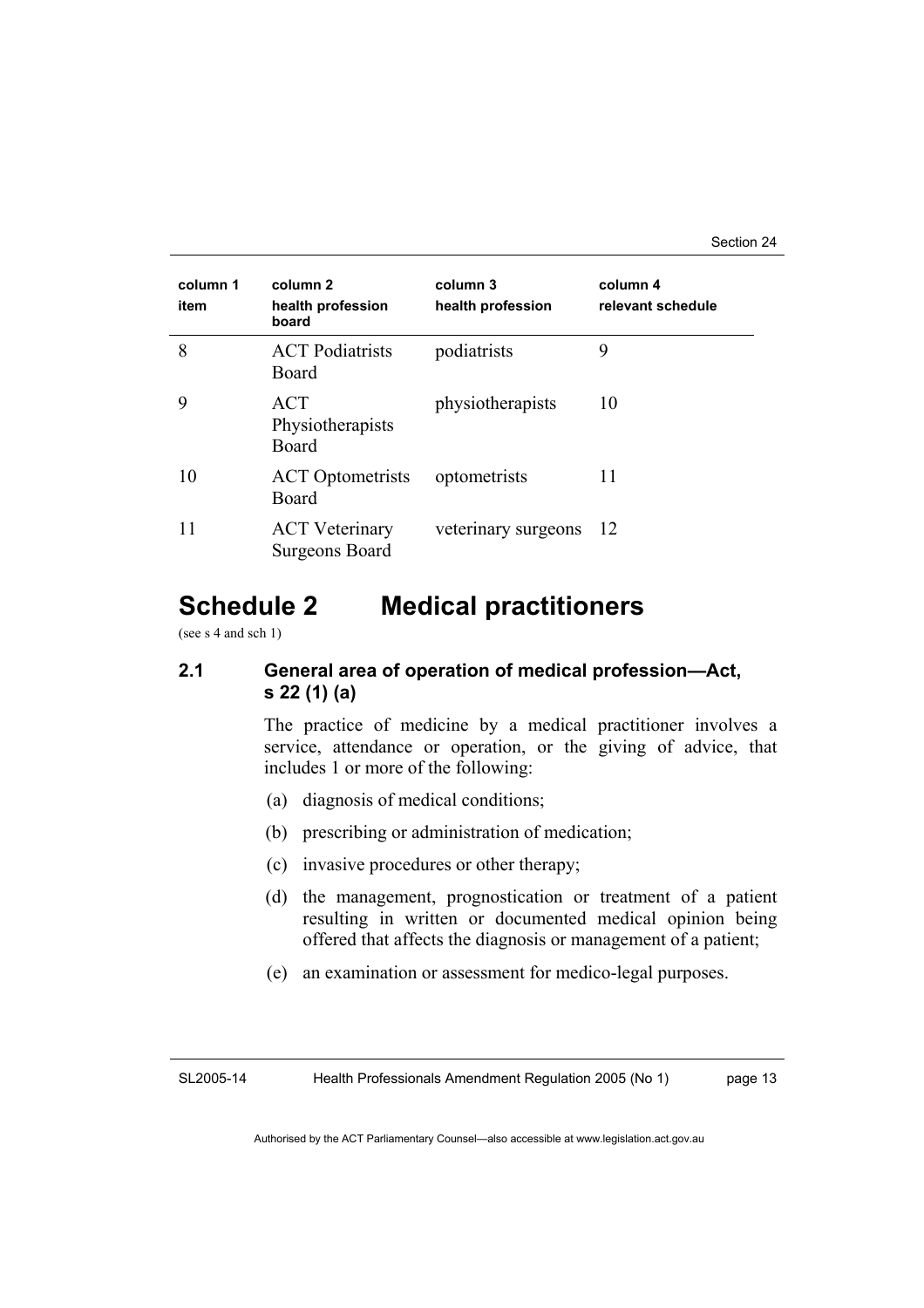## **2.2 Qualifications as suitability to practise requirements for medical practitioners—Act, s 23 (a)**

- (1) To practise medicine, a person must—
	- (a) have recognised medical qualifications; and
	- (b) have successfully completed a period of supervised training approved in writing by the medical board.
- (2) For this section, a person has *recognised medical qualifications* if the person—
	- (a) is a graduate of a medical school (whether in or outside Australia) approved in writing by the medical board; or
	- (b) has successfully completed examinations held by the Australian Medical Council; or
	- (c) has graduated from a medical school accredited by the Australian Medical Council.

## **2.3 Mental and physical health as suitability to practise requirements—Act, s 23 (b)**

To practise medicine, a person must have—

- (a) adequate physical capacity, mental capacity and skill to practise medicine; and
- (b) communication skills that allow the person to practise medicine effectively without endangering patients.
- *Note* Under the Act, s 37 (1) (b), the person must have a knowledge of written and spoken English that is adequate to allow the person to practise medicine.

page 14 Health Professionals Amendment Regulation 2005 (No 1)

SL2005-14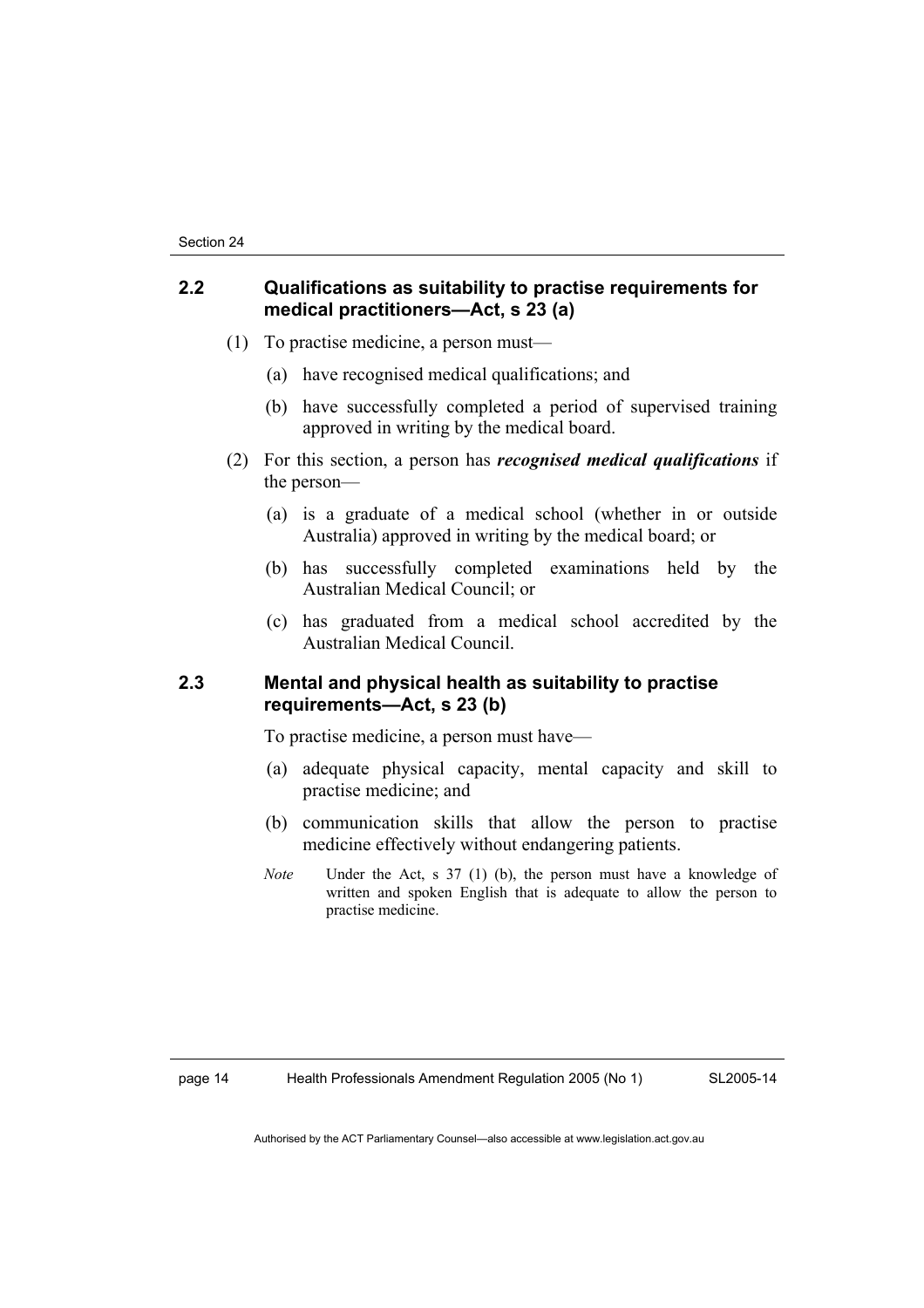## **2.4 Specialist areas and suitability to practise requirements— Act, s 23 (c)**

- (1) Each of the areas mentioned in table 2.4, column 2 is a specialist area.
- (2) Each of the areas mentioned in table 2.4, column 3 is a sub-specialist area of the specialist area to which it relates.
- (3) A person meets the requirements for registration in a specialist area of medicine if—
	- (a) the person—
		- (i) is registered under the Act; and
		- (ii) has a qualification mentioned in table 2.4, column 4 in a specialist area of medicine mentioned in column 2; or
	- (b) the person—
		- (i) graduated in medicine, whether from an Australian institution, or otherwise; and
		- (ii) holds a qualification in a specialist area of medicine awarded by an educational institution outside Australia; and
		- (iii) the qualification is approved in writing by an entity accredited by the Australian Medical Council, or an entity established to regulate the medical profession under a corresponding law of a local jurisdiction.
- (4) A reference in subsection (3) (a) (ii) to a qualification (the *current qualification*) mentioned in table 2.4, column 4 in a specialist area of medicine includes a reference to a qualification—
	- (a) awarded before the current qualification was first awarded; and
	- (b) that the medical board is satisfied was, at the time it was awarded, an adequate qualification for admission to the specialist area.

SL2005-14 Health Professionals Amendment Regulation 2005 (No 1) page 15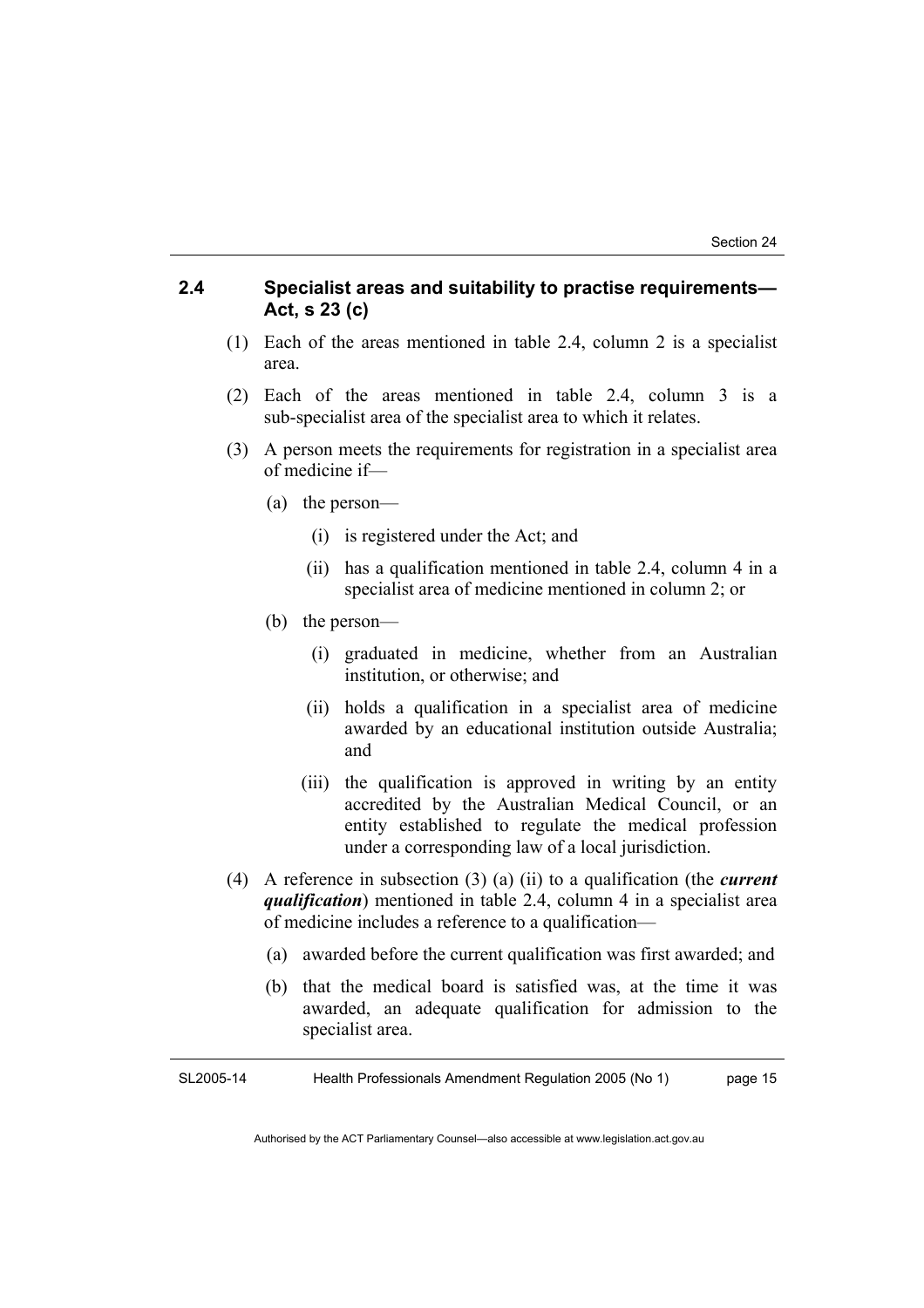| Section 24 |  |
|------------|--|
|------------|--|

| Table 2.4        | Specialist and sub-specialist areas of medical practice |                                                                                                                                                                                                                                                                                                                                                                                              |                                                                                               |
|------------------|---------------------------------------------------------|----------------------------------------------------------------------------------------------------------------------------------------------------------------------------------------------------------------------------------------------------------------------------------------------------------------------------------------------------------------------------------------------|-----------------------------------------------------------------------------------------------|
| column 1<br>item | column <sub>2</sub><br>specialist areas                 | column 3<br>sub-specialist areas                                                                                                                                                                                                                                                                                                                                                             | column 4<br>qualification                                                                     |
| 1                | adult medicine                                          | general medicine,<br>cardiology, clinical<br>genetics, haematology,<br>immunology and allergy,<br>clinical pharmacology,<br>endocrinology,<br>gastroenterology and<br>hepatology, geriatric<br>medicine, infectious<br>disease, intensive care,<br>medical oncology,<br>nephrology, neurology,<br>nuclear medicine,<br>rheumatology, respiratory<br>and sleep medicine,<br>thoracic medicine | Fellowship of Royal<br>Australasian College<br>of Physicians<br>(FRACP)                       |
| $\overline{2}$   | paediatric<br>medicine                                  |                                                                                                                                                                                                                                                                                                                                                                                              | Fellowship of Royal<br><b>Australasian College</b><br>of Physicians<br>(FRACP)                |
| 3                | anaesthesia                                             | anaesthetics                                                                                                                                                                                                                                                                                                                                                                                 | Fellowship of<br><b>Australian and New</b><br>Zealand College of<br>Anaesthetists<br>(FANZCA) |

page 16 Health Professionals Amendment Regulation 2005 (No 1)

SL2005-14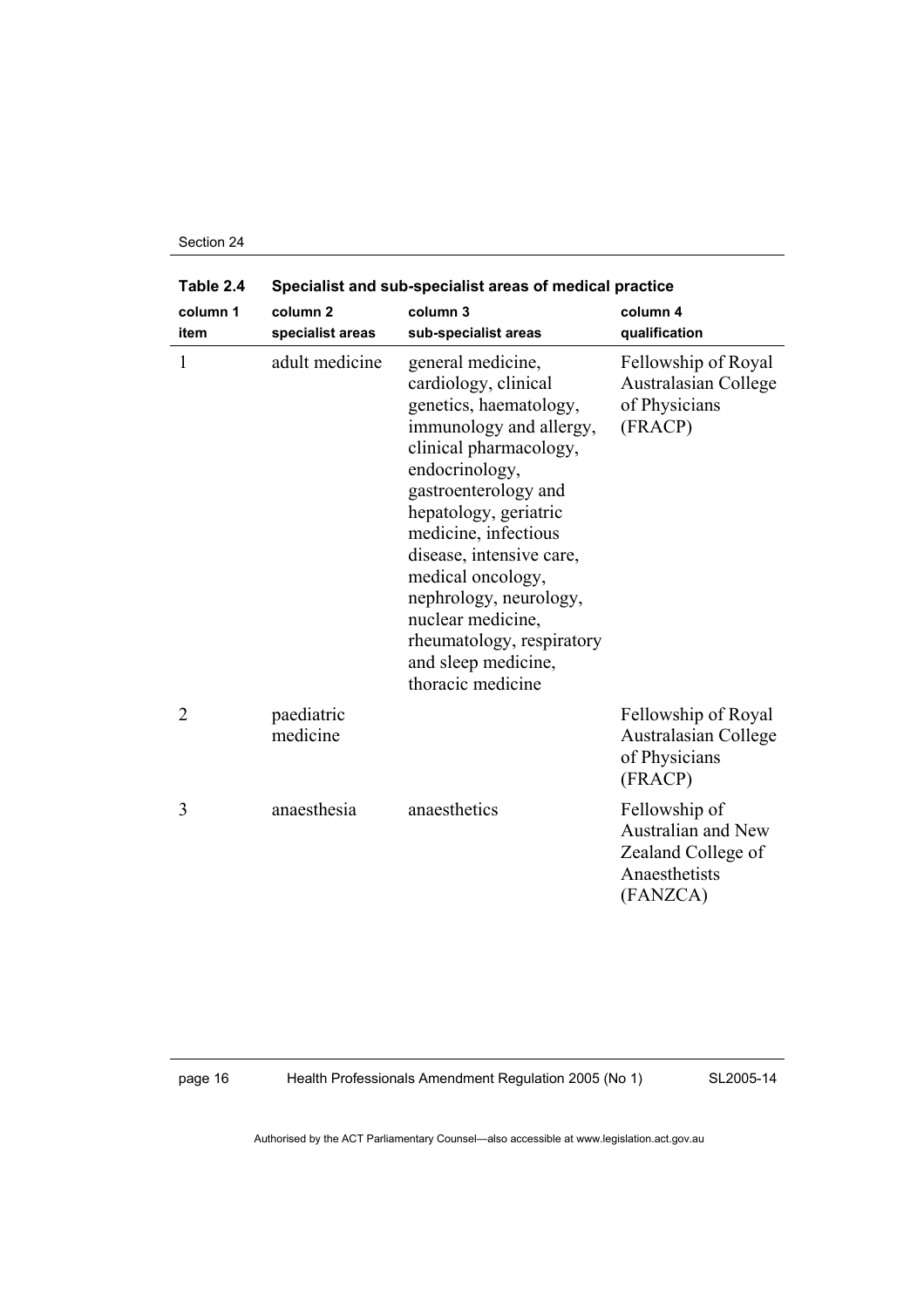Section 24

| column 1<br>item | column 2<br>specialist areas | column 3<br>sub-specialist areas                                                | column 4<br>qualification                                                                                                                                                                                   |
|------------------|------------------------------|---------------------------------------------------------------------------------|-------------------------------------------------------------------------------------------------------------------------------------------------------------------------------------------------------------|
|                  |                              | intensive care                                                                  | Fellowship of<br>Faculty of Intensive<br>Care, Australian and<br>New Zealand<br>College of<br>Anaesthetists<br>(FFICANZCA) or                                                                               |
|                  |                              |                                                                                 | Fellowship of the<br>Joint Faculty of<br><b>Intensive Care</b><br>Medicine,<br>Australian and New<br>Zealand College of<br>Anaesthetists, Royal<br><b>Australasian College</b><br>of Physicians<br>(FJFICM) |
| $\overline{4}$   | dermatology                  |                                                                                 | Fellowship of<br>Australasian College<br>of Dermatologists<br>(FACD)                                                                                                                                        |
| 5                | diagnostic<br>radiology      | diagnostic ultrasound,<br>nuclear medicine,<br>radiation oncology,<br>radiology | Fellowship of Royal<br><b>Australian and New</b><br>Zealand College of<br>Radiologists<br>(FRANZCR)                                                                                                         |
| 6                | emergency<br>medicine        |                                                                                 | Fellowship of<br><b>Australasian College</b><br>for Emergency<br>Medicine (FACEM)                                                                                                                           |

#### SL2005-14

Health Professionals Amendment Regulation 2005 (No 1)

page 17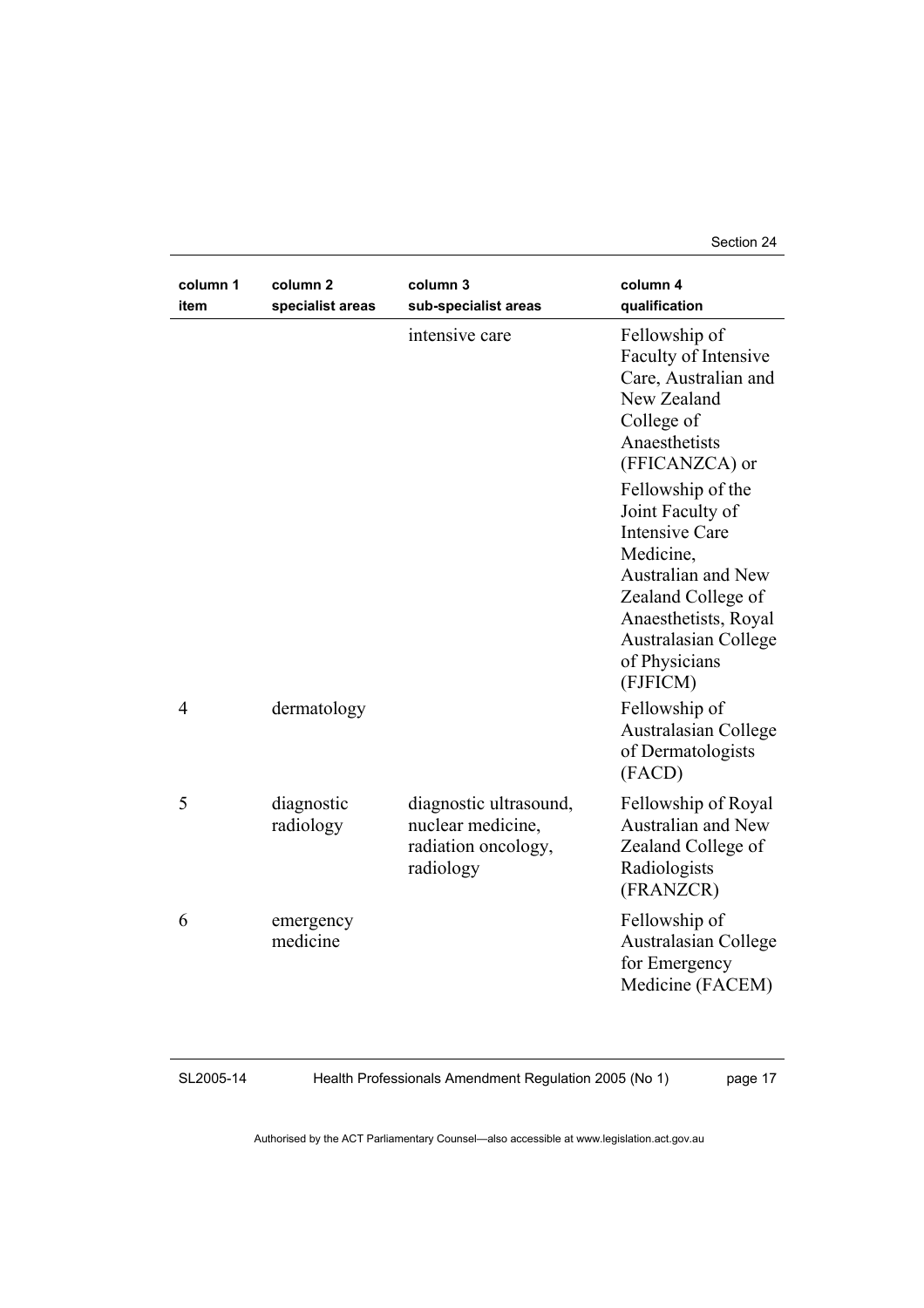Section 24

| column 1<br>item | column <sub>2</sub><br>specialist areas | column 3<br>sub-specialist areas | column 4<br>qualification                                                                                                                                                                |
|------------------|-----------------------------------------|----------------------------------|------------------------------------------------------------------------------------------------------------------------------------------------------------------------------------------|
| $\overline{7}$   | general practice                        |                                  | Fellowship of Royal<br><b>Australian College</b><br>of General<br>Practitioners                                                                                                          |
| 8                | medical<br>administration               |                                  | Fellowship of Royal<br><b>Australian College</b><br>of Medical<br>Administrators<br>(FRACMA)                                                                                             |
| 9                | obstetrics and<br>gynaecology           | obstetrics and<br>gynaecology    | Fellowship of Royal<br><b>Australian and New</b><br>Zealand College of<br>Obstetricians and<br>Gynaecologists<br>(FRANZCOG)                                                              |
|                  |                                         | gynaecological oncology          | Fellowship of Royal<br><b>Australian and New</b><br>Zealand College of<br>Obstetricians and<br>Gynaecologists<br>(FRANZCOG) with<br>certification in<br>gynaecological<br>oncology (CGO) |

page 18 Health Professionals Amendment Regulation 2005 (No 1)

SL2005-14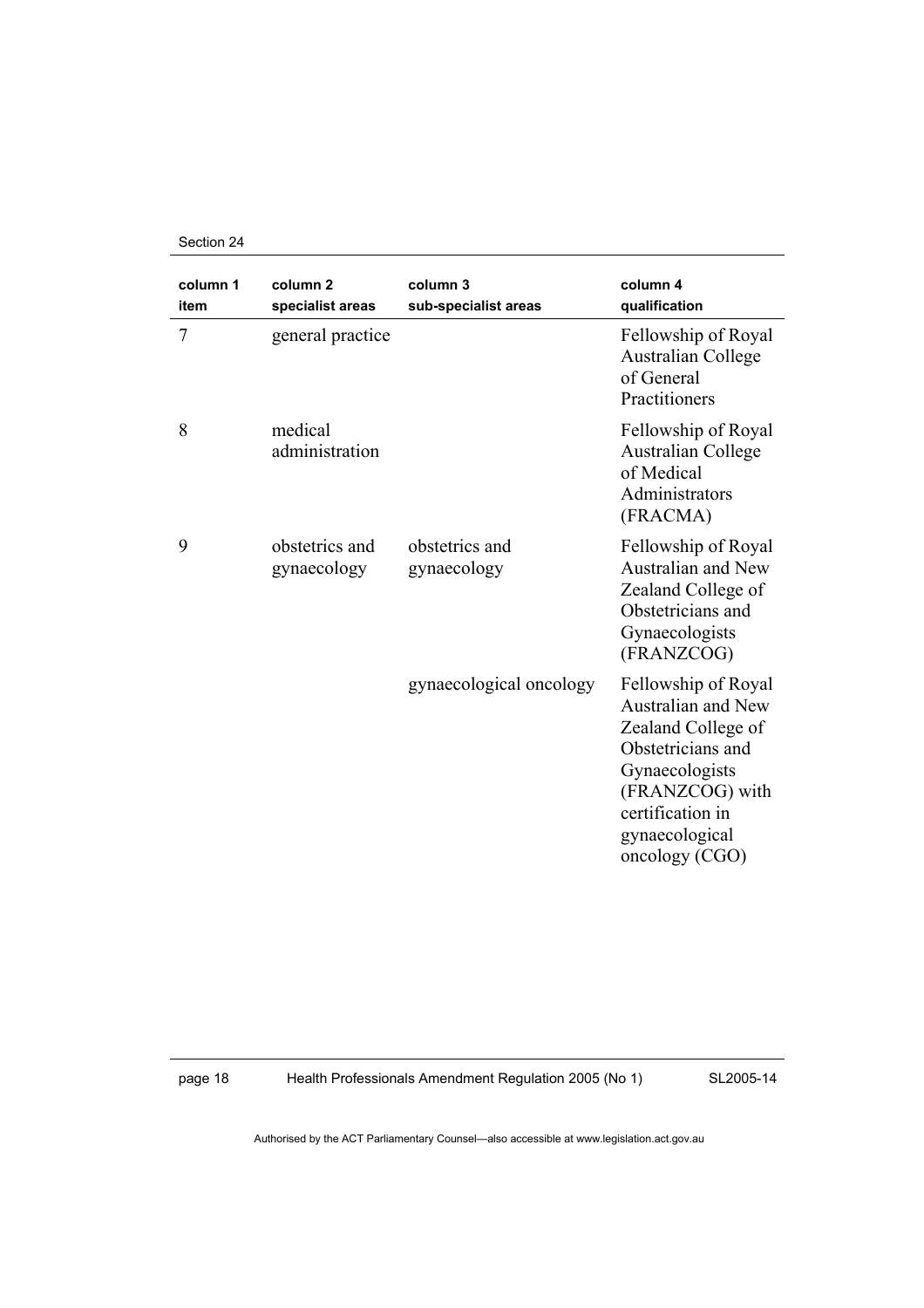Section 24

| column 1<br>item | column <sub>2</sub><br>specialist areas | column 3<br>sub-specialist areas                 | column 4<br>qualification                                                                                                                                                                                |
|------------------|-----------------------------------------|--------------------------------------------------|----------------------------------------------------------------------------------------------------------------------------------------------------------------------------------------------------------|
|                  |                                         | maternal-foetal medicine                         | Fellowship of Royal<br>Australian and New<br>Zealand College of<br>Obstetricians and<br>Gynaecologists<br>(FRANZCOG) with<br>certification in<br>Maternal-Foetal<br>Medicine                             |
|                  |                                         | obstetrical and<br>gynaecological<br>ultrasound  | Fellowship of Royal<br>Australian and New<br>Zealand College of<br>Obstetricians and<br>Gynaecologists<br>(FRANZCOG) with<br>certification in<br>Obstetrical and<br>Gynaecological<br>Ultrasound         |
|                  |                                         | reproductive<br>endocrinology and<br>infertility | Fellowship of Royal<br><b>Australian and New</b><br>Zealand College of<br>Obstetricians and<br>Gynaecologists<br>(FRANZCOG) with<br>certification in<br>Reproductive<br>Endocrinology and<br>Infertility |

SL2005-14

Health Professionals Amendment Regulation 2005 (No 1)

page 19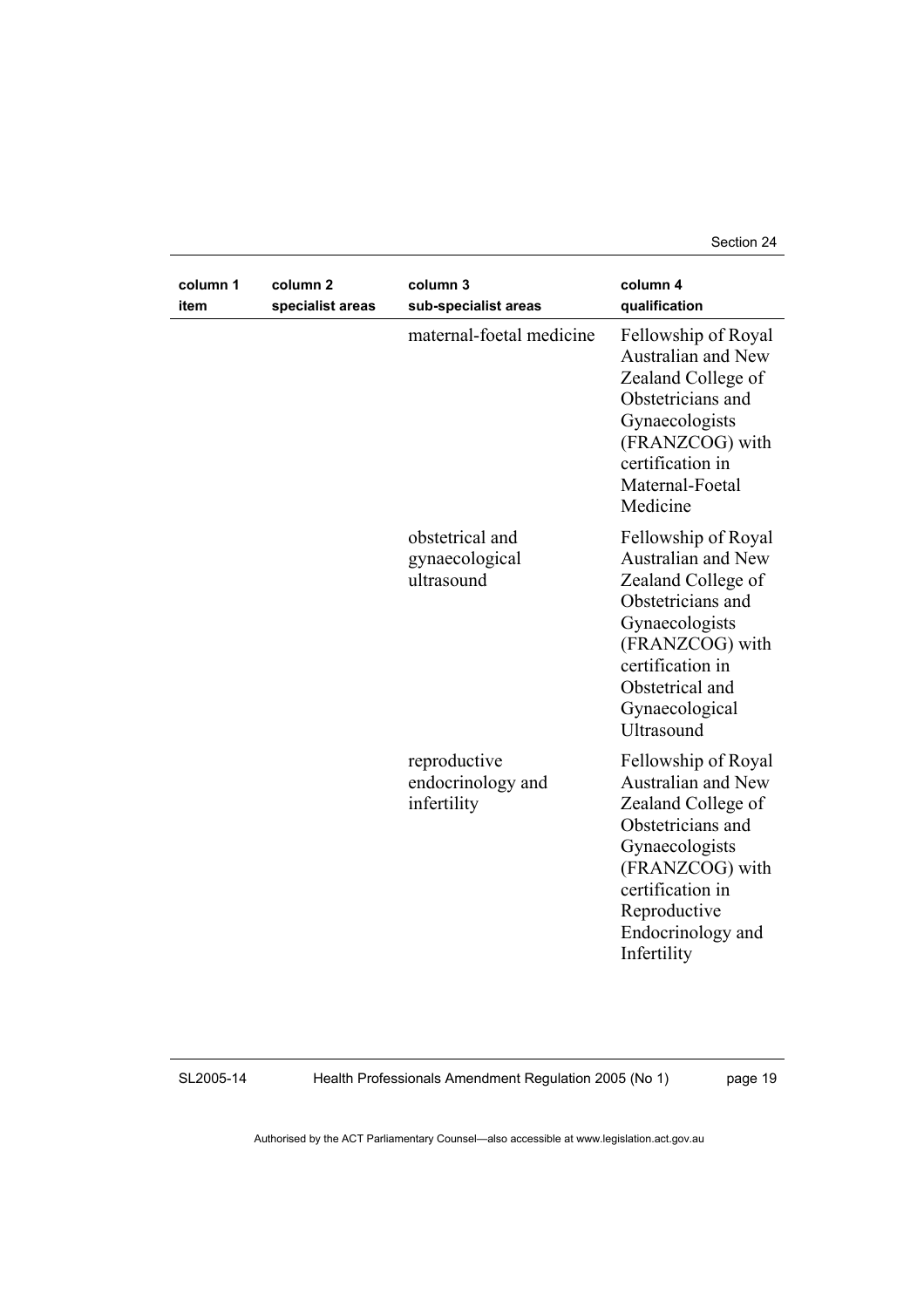Section 24

| column 1<br>item | column <sub>2</sub><br>specialist areas | column 3<br>sub-specialist areas | column 4<br>qualification                                                                                                                                                                                                                                                |
|------------------|-----------------------------------------|----------------------------------|--------------------------------------------------------------------------------------------------------------------------------------------------------------------------------------------------------------------------------------------------------------------------|
|                  |                                         | urogynaecology                   | Fellowship of Royal<br>Australian and New<br>Zealand College of<br>Obstetricians and<br>Gynaecologists<br>(FRANZCOG) with<br>certification in<br>Urogynaecology                                                                                                          |
| 10               | occupational<br>medicine                |                                  | Fellowship of<br><b>Australasian Faculty</b><br>of Occupational<br>Medicine (FAFOM)                                                                                                                                                                                      |
| 11               | ophthalmology                           |                                  | Fellowship of Royal<br><b>Australasian College</b><br>of Surgeons<br>(FRACS) or<br>Fellowship of Royal<br>Australian<br>College<br>of Ophthalmologists<br>(FRACO) or<br>Fellowship of Royal<br>Australian and New<br>Zealand College of<br>Ophthalmologists<br>(FRANZCO) |

page 20 Health Professionals Amendment Regulation 2005 (No 1)

SL2005-14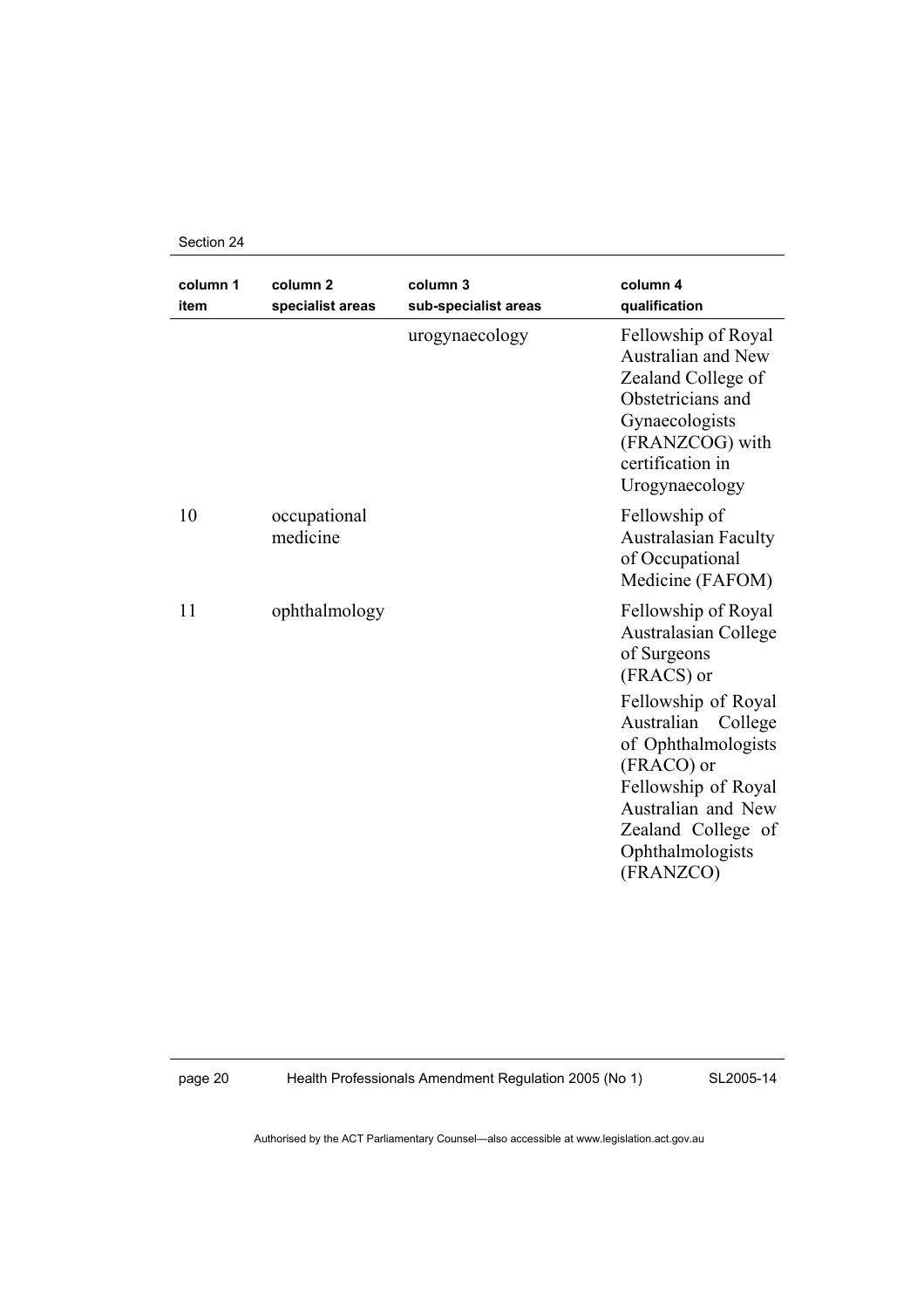Section 24

| column 1<br>item | column <sub>2</sub><br>specialist areas | column 3<br>sub-specialist areas                                                                                                                                                                                              | column 4<br>qualification                                                                            |
|------------------|-----------------------------------------|-------------------------------------------------------------------------------------------------------------------------------------------------------------------------------------------------------------------------------|------------------------------------------------------------------------------------------------------|
| 12               | pathology                               | general pathology,<br>anatomical pathology,<br>chemical pathology,<br>clinical genetics,<br>cytopathology, forensic<br>pathology, haematology,<br>immunology,<br>microbiology                                                 | Fellowship of Royal<br>College of<br>Pathologists of<br>Australasia<br>(FRCPA)                       |
| 13               | psychiatry                              |                                                                                                                                                                                                                               | Fellowship of Royal<br><b>Australian and New</b><br>Zealand College of<br>Psychiatrists<br>(FRANZCP) |
| 14               | public health<br>medicine               |                                                                                                                                                                                                                               | Fellowship of<br><b>Australasian Faculty</b><br>of Public Health<br>Medicine<br>(FAFPHM)             |
| 15               | rehabilitation<br>medicine              |                                                                                                                                                                                                                               | Fellowship of<br><b>Australasian Faculty</b><br>of Rehabilitation<br>Medicine (FAFRM)                |
| 16               | surgery                                 | general surgery,<br>cardiothoracic surgery,<br>neurosurgery, orthopaedic<br>surgery, otolaryngology<br>(head and neck surgery),<br>paediatric surgery, plastic<br>and reconstructive<br>surgery, urology, vascular<br>surgery | Fellowship of Royal<br><b>Australasian College</b><br>of Surgeons<br>(FRACS)                         |

#### SL2005-14

Health Professionals Amendment Regulation 2005 (No 1)

page 21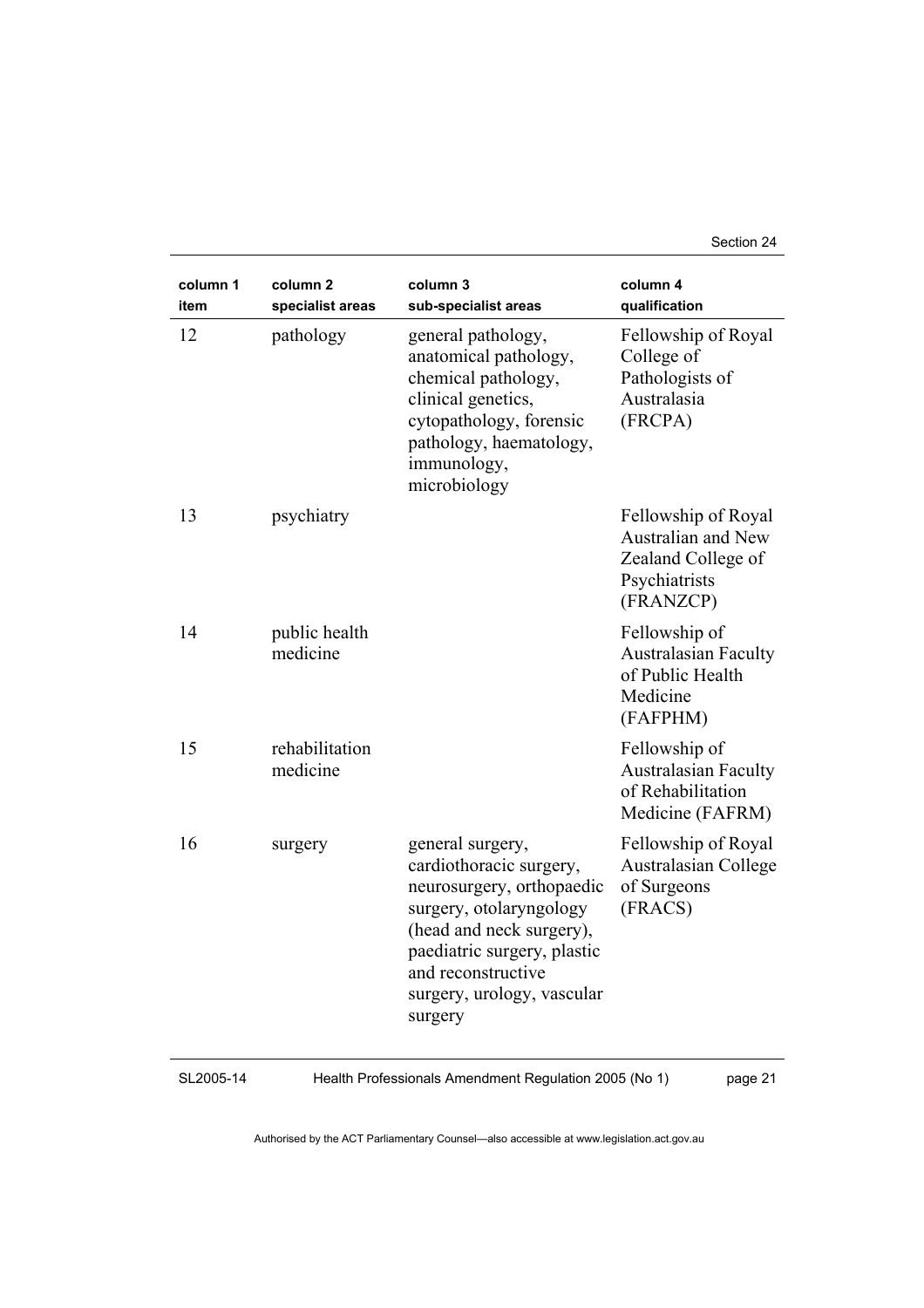## **2.5 Maintenance and demonstration of continued competence, recency of practice and professional development—Act, s 23 (d)**

- (1) To demonstrate recency of practice at the time of application for registration (including at renewal of registration), the applicant must include in the application—
	- (a) evidence that the applicant has completed on average at least 10 hours of medical practice each week during the 5-year period before the day the application is made; or
	- (b) evidence of the applicant's attendance and satisfactory completion of a refresher course approved in writing by the medical board; or
	- (c) other evidence that demonstrates the applicant's recency of practice.
- (2) To demonstrate adequate professional development at the time of application for renewal of registration, the applicant must include in the application—
	- (a) evidence that the applicant attended a training program approved in writing by the medical board; or
	- (b) evidence of undertaking, and making satisfactory progress towards completing, a program of continuing medical education that is approved in writing by the board and provided by an Australian medical college; or
	- (c) for registered medical practitioners who are not members of an Australian medical college—evidence of satisfactory progress of an education program approved in writing by the board; or
	- (d) other evidence that the applicant has undertaken adequate professional development.

page 22 Health Professionals Amendment Regulation 2005 (No 1)

SL2005-14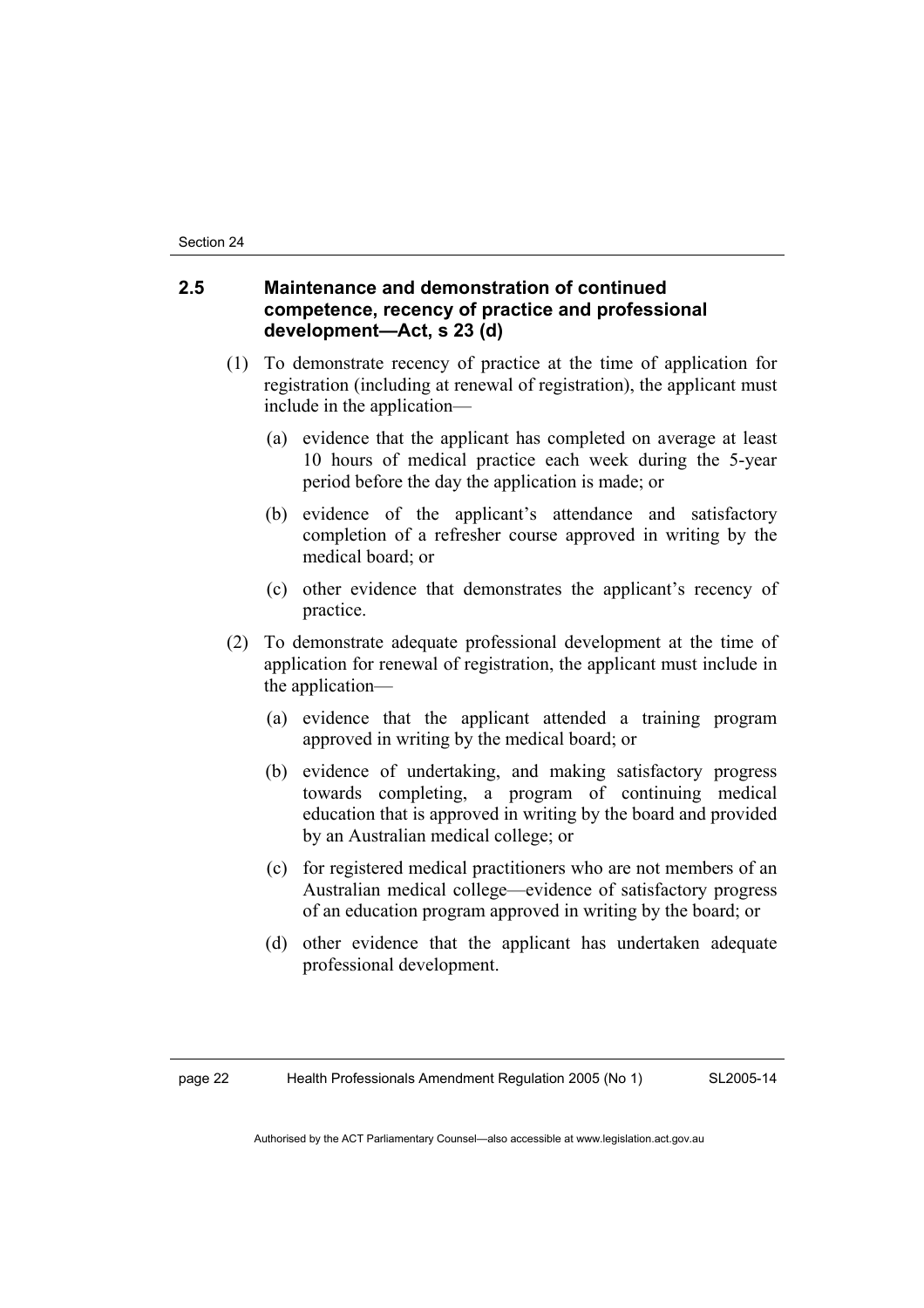#### **Example for par (b)**

At renewal, Mary includes in her application evidence that, during the year, she has earned 4 points towards a continuing medical education package accredited by the board.

*Note* An example is part of the regulation, is not exhaustive and may extend, but does not limit, the meaning of the provision in which it appears (see Legislation Act, s 126 and s 132).

### **2.6 Medical board membership—Act, s 24**

- (1) The medical board is made up of the president and the following people:
	- (a) 3 elected members;
	- (b) 5 appointed members, 2 of whom are community representatives.
- (2) One of the community representatives must be a lawyer who has been a lawyer for a continuous period of at least 5 years before the day of appointment.

## **2.7 Required insurance policy—Act, s 37 (1) (d)**

- (1) A registered medical practitioner must maintain a policy of medical indemnity insurance at a level approved in writing by the medical board.
- (2) However, subsection (1) does not apply to a medical practitioner if the medical practitioner—
	- (a) is covered by medical indemnity insurance other than insurance maintained by the practitioner; and
	- (b) only practises medicine that is covered by the medical indemnity insurance.

SL2005-14

Health Professionals Amendment Regulation 2005 (No 1)

page 23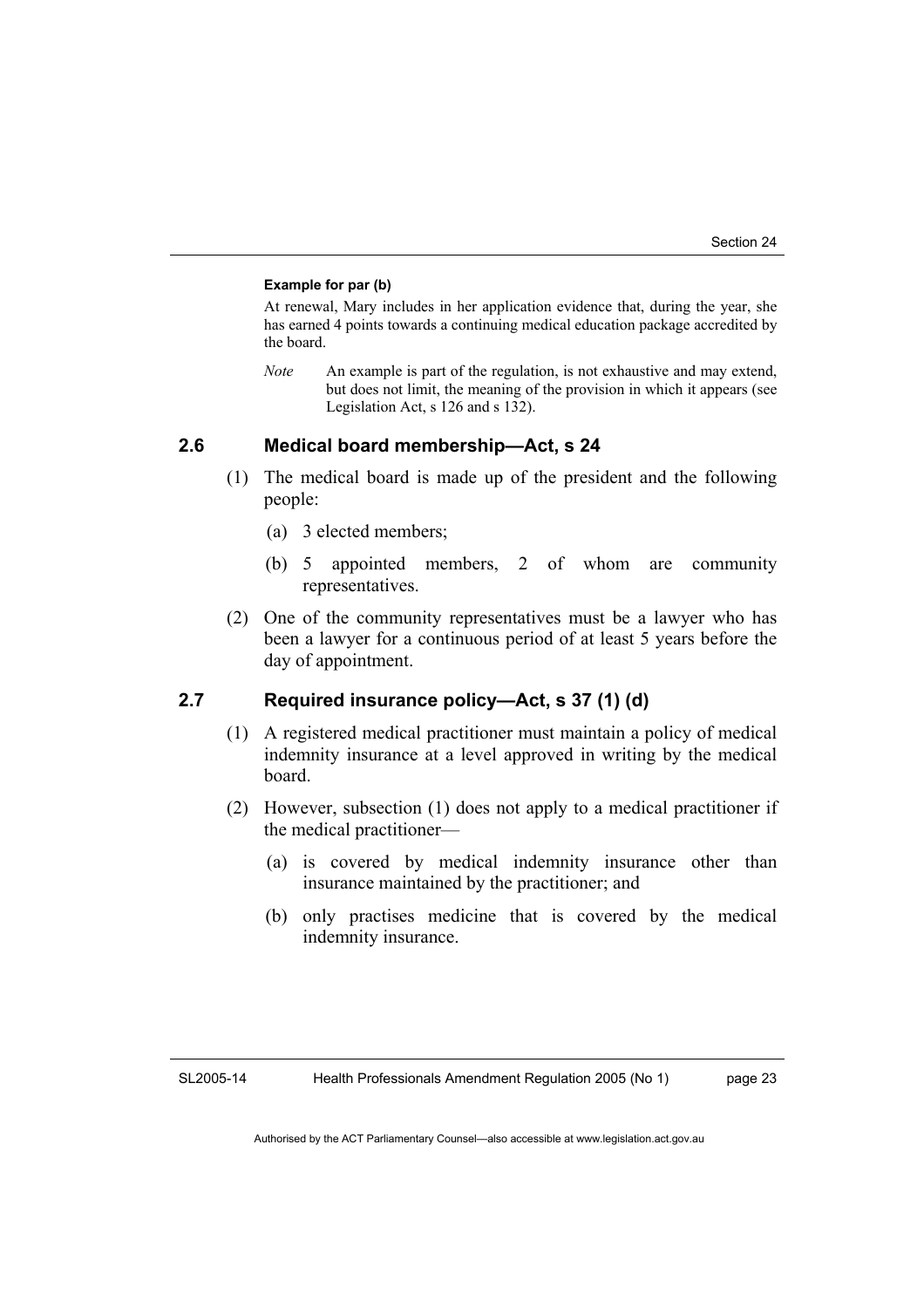## **2.8 Application requirements—Act, s 37 (5) (a)**

- (1) An application for registration as a medical practitioner must be accompanied by each of the following:
	- (a) an original or certified copy of the applicant's degree or qualification as a medical practitioner or, if the applicant has successfully completed examinations held by the Australian Medical Council (AMC), a certified copy of the AMC assessment;
	- (b) unless the medical board exempts the applicant in writing, the original certificate issued, not more than 6 months before the day the application is made, by the Australian Federal Police describing the applicant's criminal history (if any);
	- (c) the original, or a certified copy, of any postgraduate qualifications required for any specialist area the applicant is applying to be registered in;
	- (d) if the applicant is registered as a medical practitioner in a local jurisdiction—
		- (i) the original, or a certified copy, of the current certificate of registration as a medical practitioner in the jurisdiction; and
		- (ii) a copy of an application to the registering authority of a local jurisdiction asking for a certificate of good standing about the applicant to be given to the board, and evidence that the application has been given to the registering authority;
	- (e) a recent passport-size photograph of the applicant's head and shoulders, signed by the applicant on the back and dated the date the application is made;

SL2005-14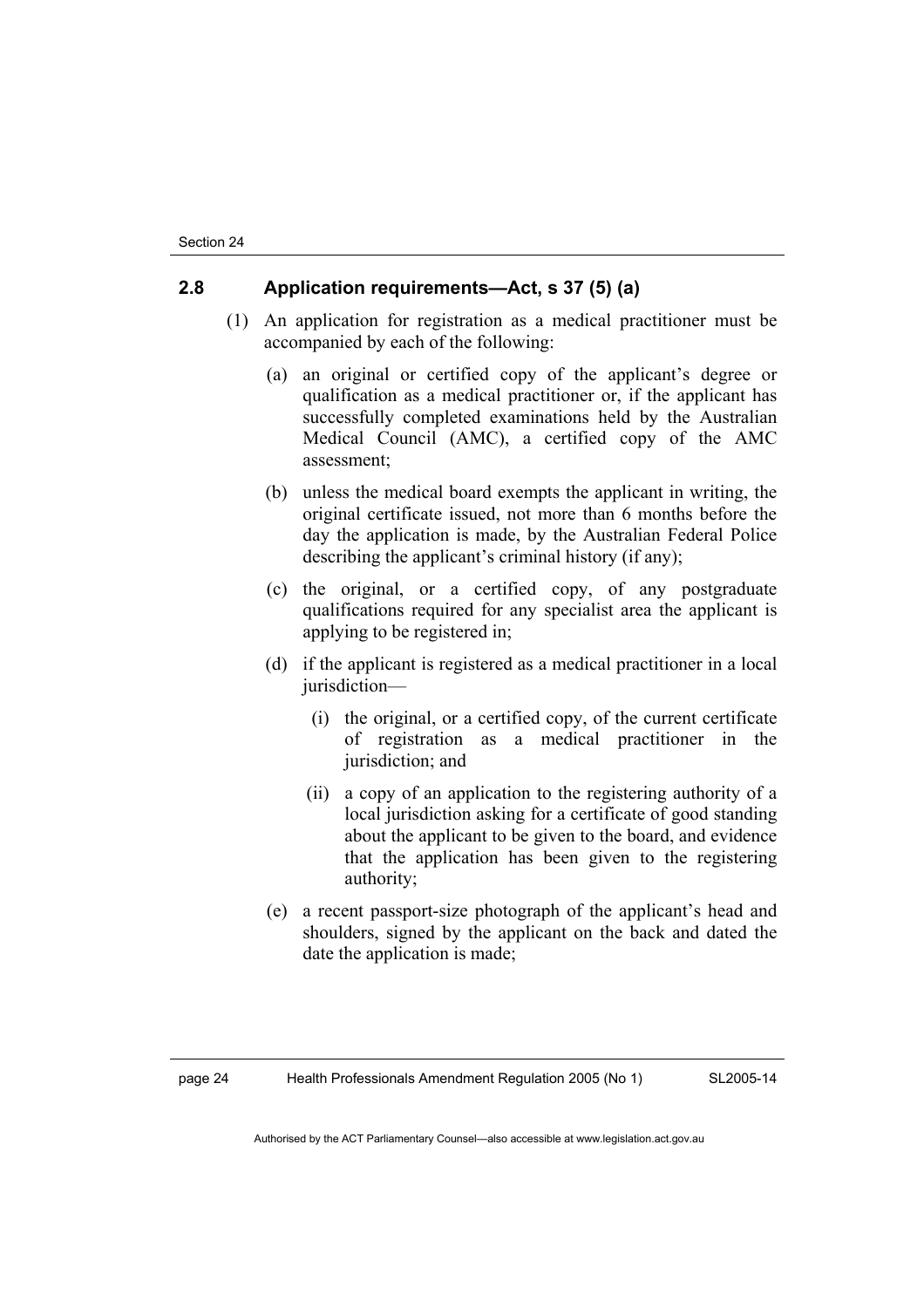- (f) if the application is for conditional registration in the public interest because the applicant believes the applicant is someone mentioned in section 117 (1) (c) or  $(g)$ —evidence from a medical college that the training is appropriate for the applicant;
- (g) if the application is for conditional registration in the public interest because the applicant believes the applicant is someone mentioned in section 117 (1) (d)—evidence that the applicant is an applicant for, or has enrolled in, the examination;
- (h) if the application is for conditional registration under section 117 (1) (e)—a letter of offer from the applicant's prospective employer stating the conditions of employment and giving the name of the applicant's proposed supervisor;
- (i) if the application is for conditional registration in the public interest because the applicant believes the applicant is someone mentioned in section 117 (1) (f)—
	- (i) a certificate from the chief executive stating that the position to be filled by the applicant is in an area declared to be an area of unmet need; and
	- (ii) a letter of offer from the applicant's prospective employer stating the conditions of employment and giving the name of the applicant's proposed supervisor.
- (2) In subsection  $(1)$  (d)  $(ii)$ :

*certificate of good standing* about an applicant, given by a registering authority of a local jurisdiction, means a certificate stating—

- (a) that the applicant is registered in the jurisdiction; and
- (b) whether any condition or restriction applies to the applicant's registration; and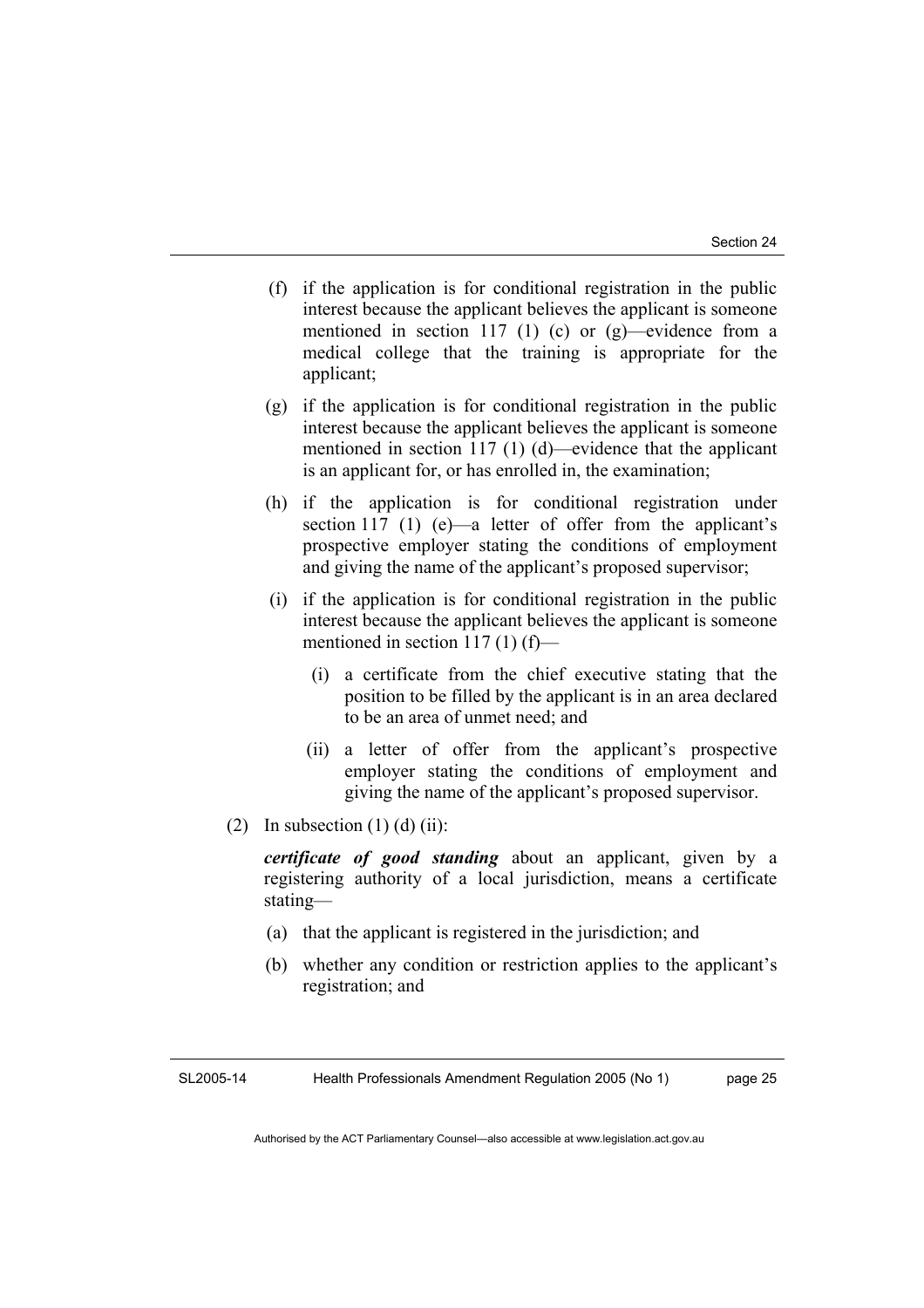- (c) if a condition or restriction applies to the registration—the condition or restriction.
- (3) Applicants are to personally provide to the medical board 100 points of evidence of identity as prescribed under the *Financial Transaction Reports Regulations 1990* (Cwlth) for general verification.

#### **Example**

presentation of a combination of a passport or citizenship certificate or photographic licence (such as a drivers licence), with a social security card, employment ID, a letter from an employer, credit or debit card or Medicare card

*Note* An example is part of the regulation, is not exhaustive and may extend, but does not limit, the meaning of the provision in which it appears (see Legislation Act, s 126 and s 132).

## **2.9 Conditional registration of students—Act, s 37 (5) (b)**

- (1) The medical board may register a person as a medical practitioner if the medical board is satisfied that the person is undertaking, or is about to undertake—
	- (a) medical study at a medical school in the ACT that is accredited by the Australian Medical Council; or
	- (b) a clinical placement in the ACT arranged by an educational institution for a course accredited by the Australian Medical Council.
- (2) Registration under this section is subject to the condition that the medical practitioner only practises medicine—
	- (a) as part of the study or placement; and
	- (b) under the supervision of a registered medical practitioner whose registration entitles the practitioner to practise medicine without supervision.
- (3) The medical board may impose any other condition on the registration of the person that it considers appropriate.

page 26 Health Professionals Amendment Regulation 2005 (No 1) SL2005-14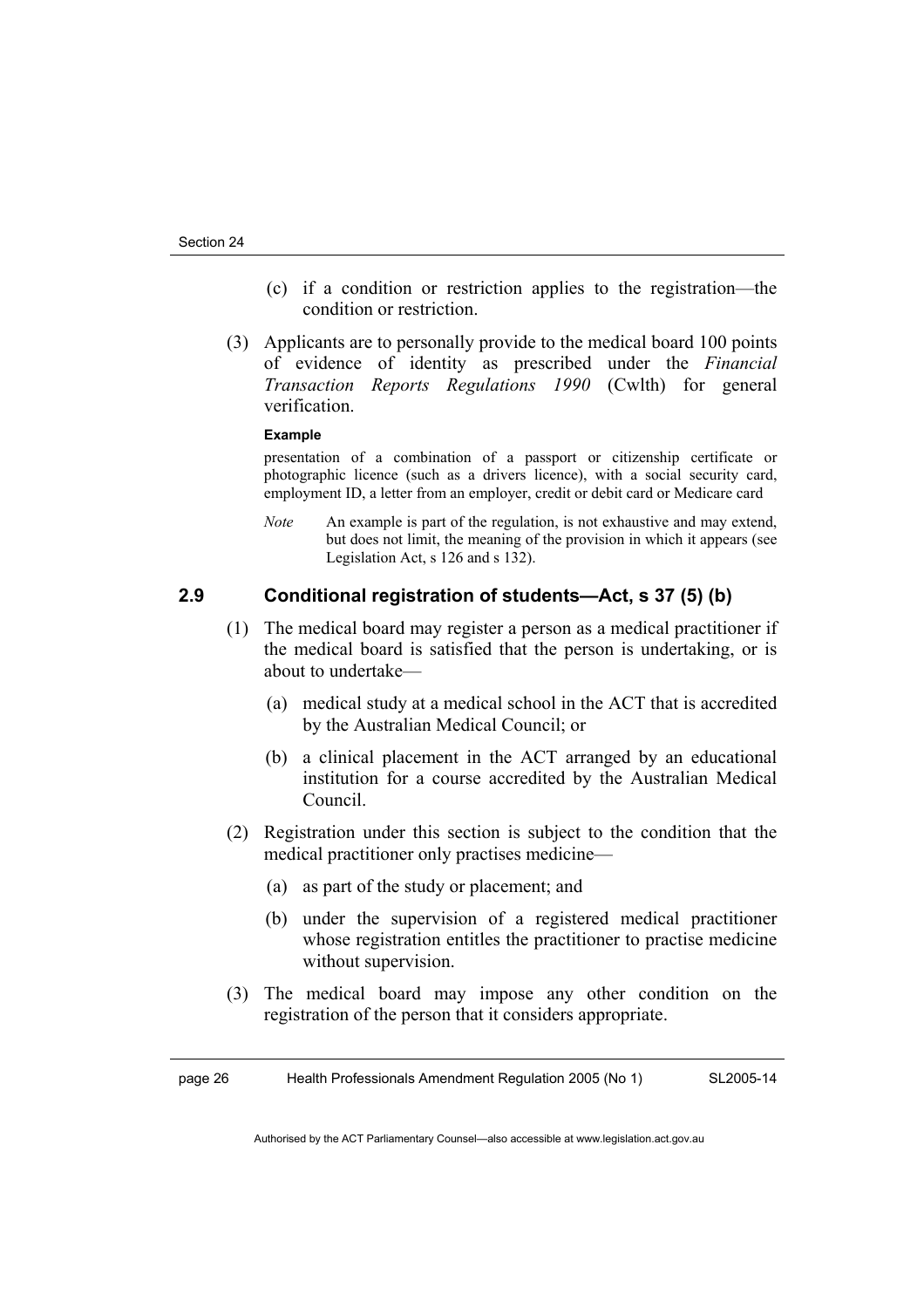(4) The medical board must not determine a fee for registration under this section.

## **2.10 Short-term conditional registration—Act, s 37 (5) (b)**

- (1) This section applies to a person if the person has applied for registration as a medical practitioner.
- (2) The executive officer may, on behalf of the medical board, register the person if satisfied that—
	- (a) if the board were to consider the person's application, it would—
		- (i) register the person unconditionally; or
		- (ii) register the person conditionally because the person would be entitled to apply for unconditional registration if the person had completed a period of supervised training (which may include internship) that the person has started; and
	- (b) it is appropriate to conditionally register the person because the board will not meet to consider the application soon.
- (3) Registration under this section is subject to—
	- (a) the condition that it ends on the earlier of—
		- (i) the day the medical board decides the application for registration; or
		- (ii) the day 4 weeks after the day the executive officer registers the person under this section; and
	- (b) any other condition the executive officer considers appropriate.
- (4) However, if the medical board decides to register the person, the registration is taken to have begun on the day the executive officer conditionally registered the person.

SL2005-14 Health Professionals Amendment Regulation 2005 (No 1) page 27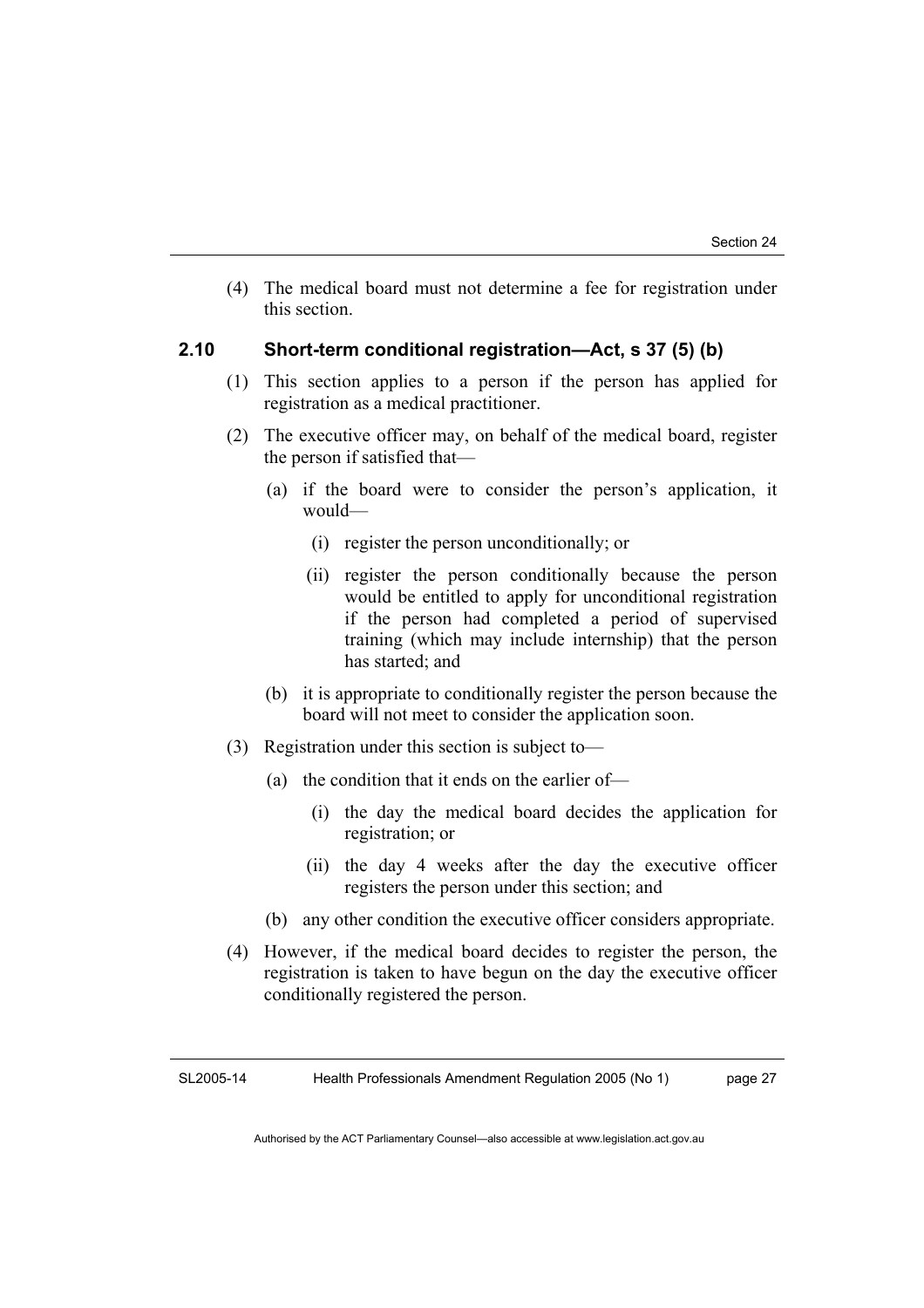## **2.11 Conditional registration for non-practising medical practitioners—Act, s 37 (5) (b)**

- (1) This section applies if—
	- (a) a person has applied for registration as a medical practitioner; and
	- (b) the medical board is satisfied that the person does not intend to practise medicine, whether or not because the person is retired.
- (2) The medical board may register the person on condition that the person must not practise medicine.

## **2.12 Conditional registration in limited circumstances—Act, s 37 (5) (b)**

- (1) This section applies if—
	- (a) a person has applied for registration as a medical practitioner; and
	- (b) the medical board is satisfied that the person does not intend to practise medicine other than as mentioned under subsection (2), whether or not because the person is retired; and
	- (c) the person has undertaken approved professional education in relation to prescribing therapeutic substances in the year before the day the application is made.
- (2) The medical board may register the person on condition that the person must only practise medicine as follows:
	- (a) the person may refer a person to another medical practitioner;
	- (b) the person may prescribe a therapeutic substance if—
		- (i) the prescription renews a prescription (other than a prescription for a drug of dependence) given by an

page 28 Health Professionals Amendment Regulation 2005 (No 1) SL2005-14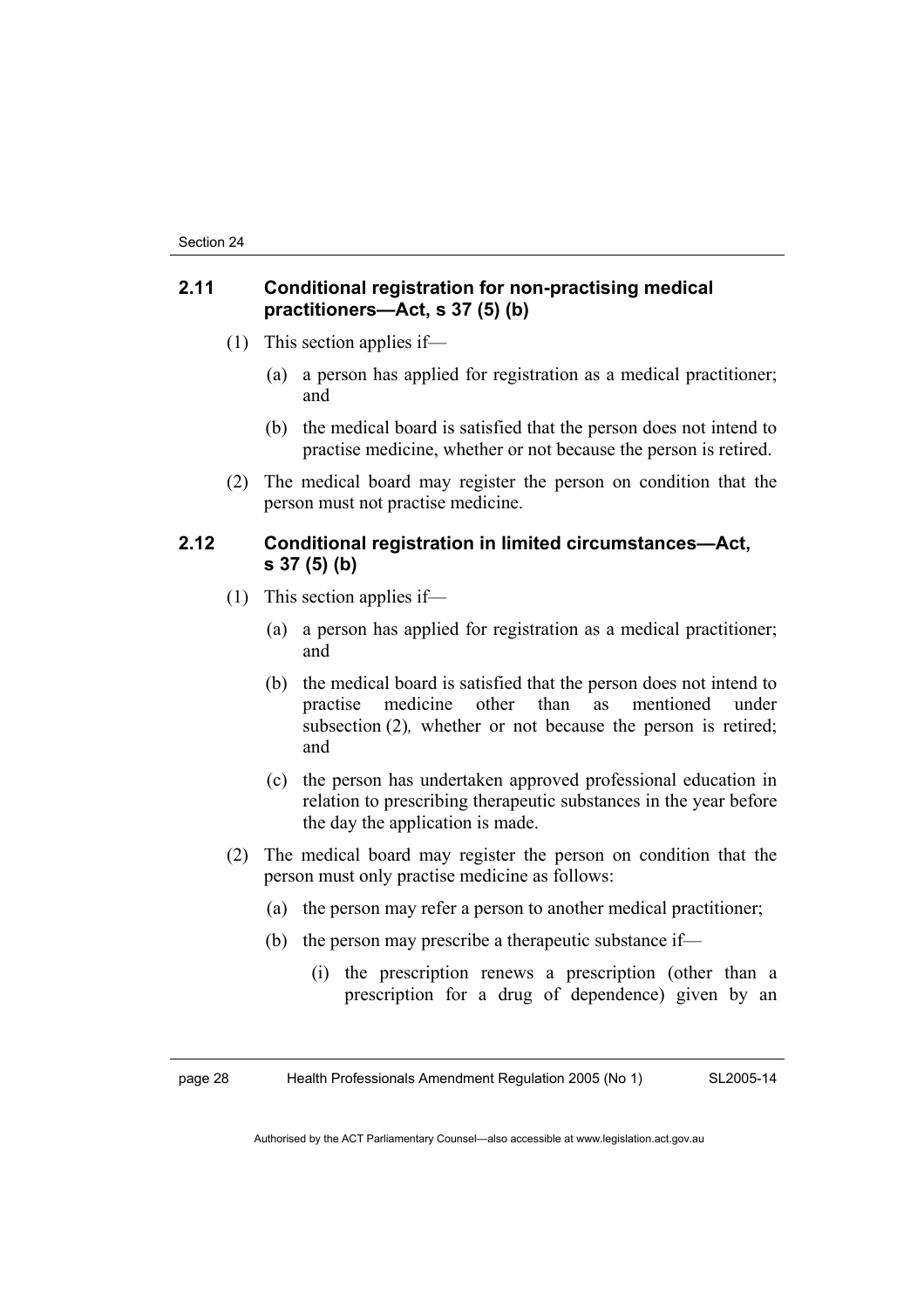unrestricted medical practitioner within 6 months before the day the prescription is written; and

*Note Unrestricted medical practitioner*—see s (4).

- (ii) the person undertook approved professional education in relation to prescribing therapeutic substances in the year before the day the prescription is written;
- (c) the person may also prescribe a therapeutic substance if—
	- (i) the prescription is for a patient who requires emergency or temporary medical relief until the patient can be seen by another medical practitioner; and
	- (ii) the person undertook approved professional education in relation to prescribing therapeutic substances in the year before the day the prescription is written;
- (d) the person must not receive a fee or other benefit for providing the service.
- (3) The medical board may in writing approve professional education in relation to prescribing therapeutic substances for this section.
- (4) In this section:

*unrestricted medical practitioner* means a medical practitioner whose registration allows the medical practitioner to prescribe medicines unconditionally.

## **2.13 Conditional registration not limited**

This schedule does not limit when a medical practitioner may be conditionally registered or the conditions that may be imposed on registration.

## **2.14 Registration end date—s 121 (c)**

The registration end date for a certificate of registration is 30 September following registration.

SL2005-14 Health Professionals Amendment Regulation 2005 (No 1) page 29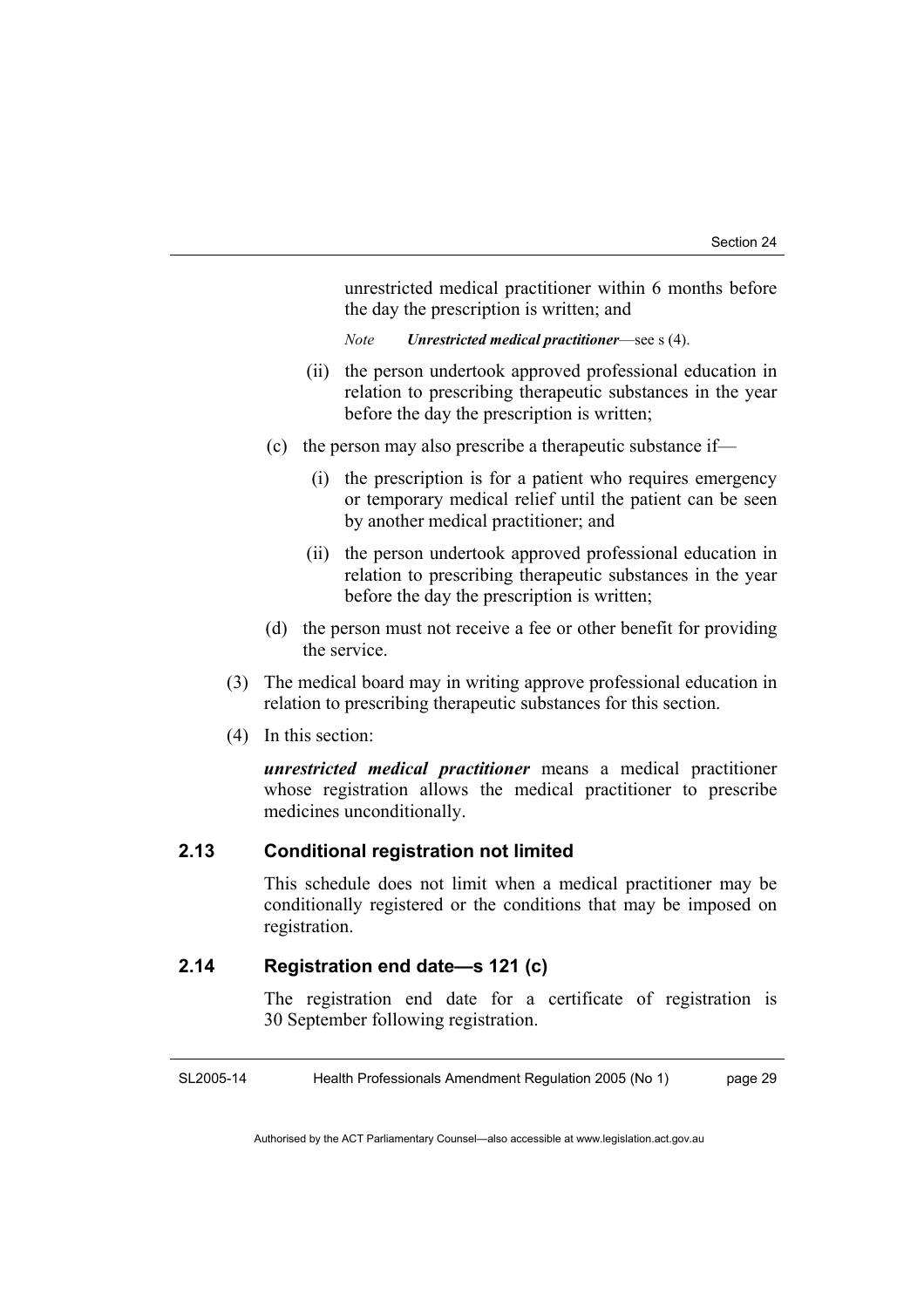Section 24

## **Schedule 3 Nurses**

(see s 4 and sch 1)

### **3.1 Definitions for sch 3**

In this schedule:

*board* means the ACT Nursing and Midwifery Board.

## *enrolled nurse—*

- (a) means a nurse who is enrolled in accordance with this schedule; and
- (b) includes a person enrolled in the specialist area enrolled nurse (medications).

*register* means register other than by enrolment.

*Note Register* includes enrol (see the Act, dict).

*registered nurse* means a registered nurse other than an enrolled nurse.

## **3.9 Board membership—Act, s 24**

- (1) The board is made up of the president and the following people:
	- (a) 4 elected members;
	- (b) 4 appointed members.
- (2) The elected members must be—
	- (a) 3 nurses elected by nurses; and
	- (b) a midwife elected under schedule 4.
- (3) The Minister must ensure that the board members appointed (including the president) include the following people:
	- (a) a registered nurse;
	- (b) a midwife;

page 30 Health Professionals Amendment Regulation 2005 (No 1) SL2005-14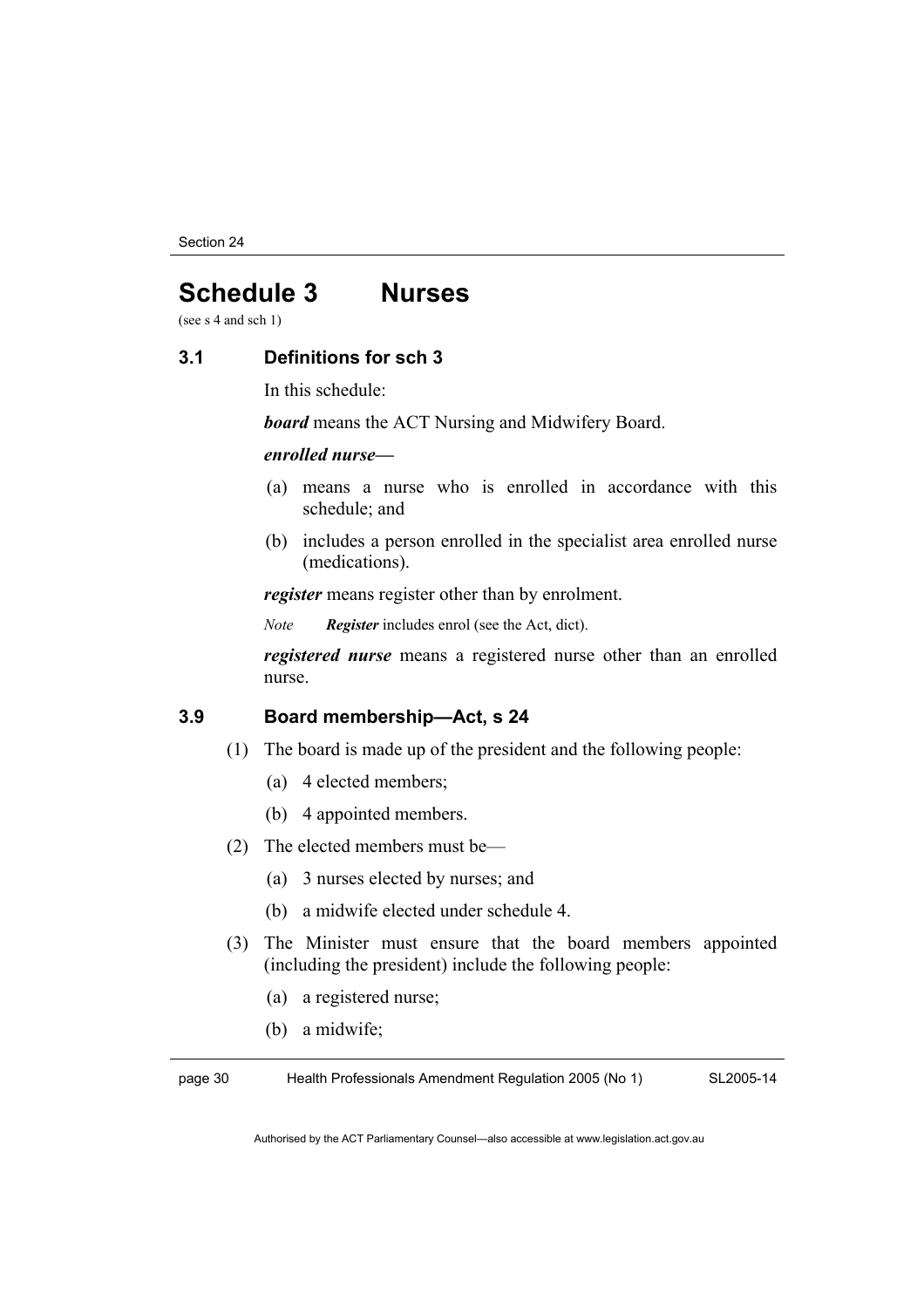- (c) an enrolled nurse;
- (d) 2 community representatives.

## **Schedule 4 Midwives**

(see s 4 and sch 1)

## **4.1 Meaning of** *board* **for sch 4**

In this schedule:

*board* means the ACT Nursing and Midwifery Board.

## **4.7 Board membership—Act, s 24**

- (1) The board is made up as prescribed under schedule 3.
- (2) The elected members must include a midwife elected by midwives under this schedule.

## **Schedule 5 Pharmacists**

(see s 4 and sch 1)

## **5.1 Meaning of** *board* **for sch 5**

In this schedule:

*board* means the ACT Pharmacy Board.

## **5.2 Board membership—Act, s 24**

- (1) The board is made up of the president and the following people:
	- (a) 3 elected members;
	- (b) 5 appointed members, 2 of whom are community representatives.

SL2005-14 Health Professionals Amendment Regulation 2005 (No 1) page 31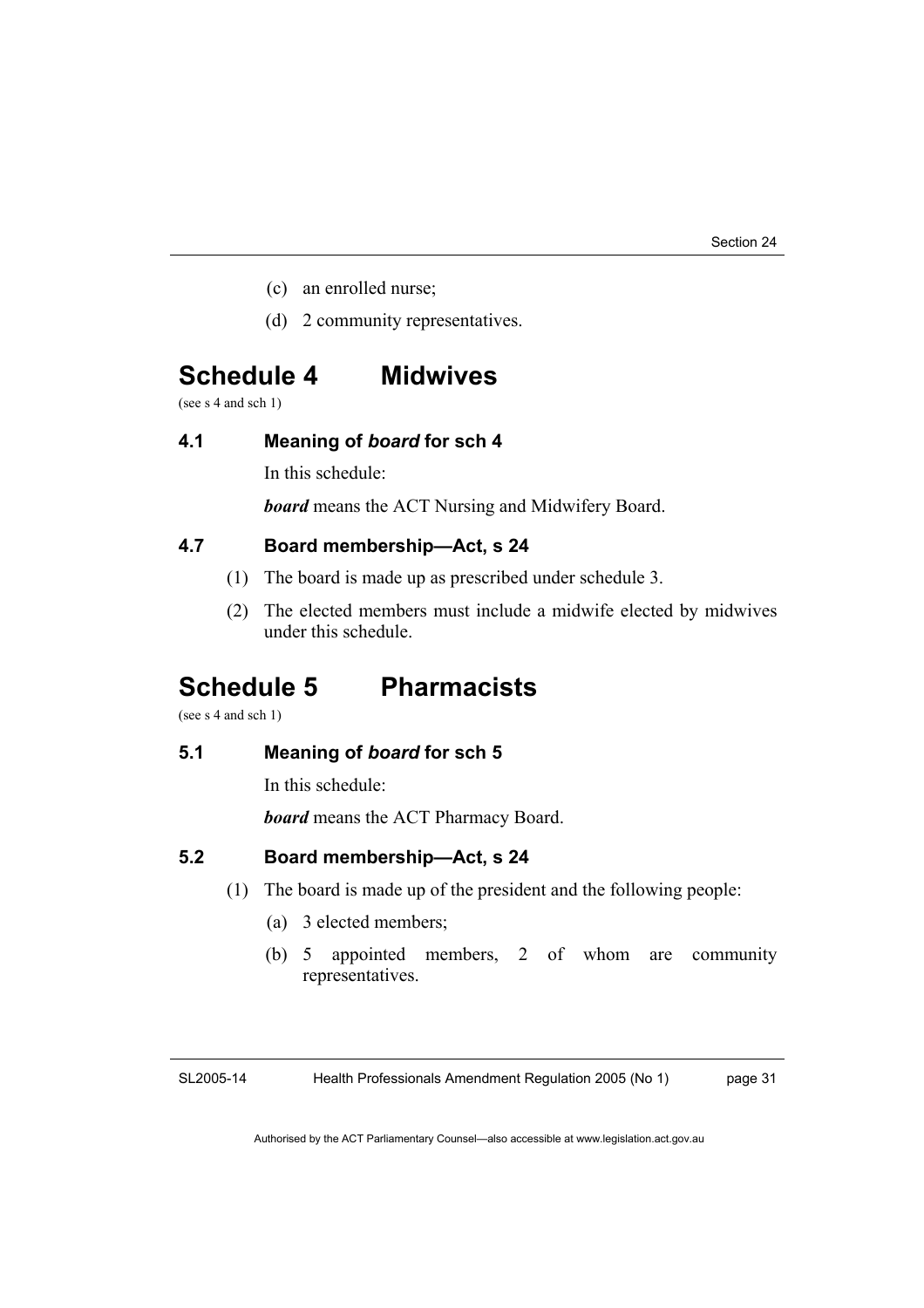(2) One of the community representatives must be a lawyer who has been a lawyer for a continuous period of at least 5 years before the day of appointment.

## **Schedule 6 Dentists, dental hygienists and dental therapists**

(see s 4 and sch 1)

## **6.1 Meaning of** *board* **for sch 6**

In this schedule:

*board* means the ACT Dental Board.

## **6.2 Board membership—Act, s 24**

- (1) The board is made up of the president and the following people:
	- (a) 3 elected members;
	- (b) 5 appointed members.
- (2) The appointed members must be—
	- (a) a dentist; and
	- (b) a dental hygienist; and
	- (c) a dental therapist; and
	- (d) 2 community representatives.
- (3) One of the community representatives must be a lawyer who has been a lawyer for a continuous period of at least 5 years before the day of appointment.

SL2005-14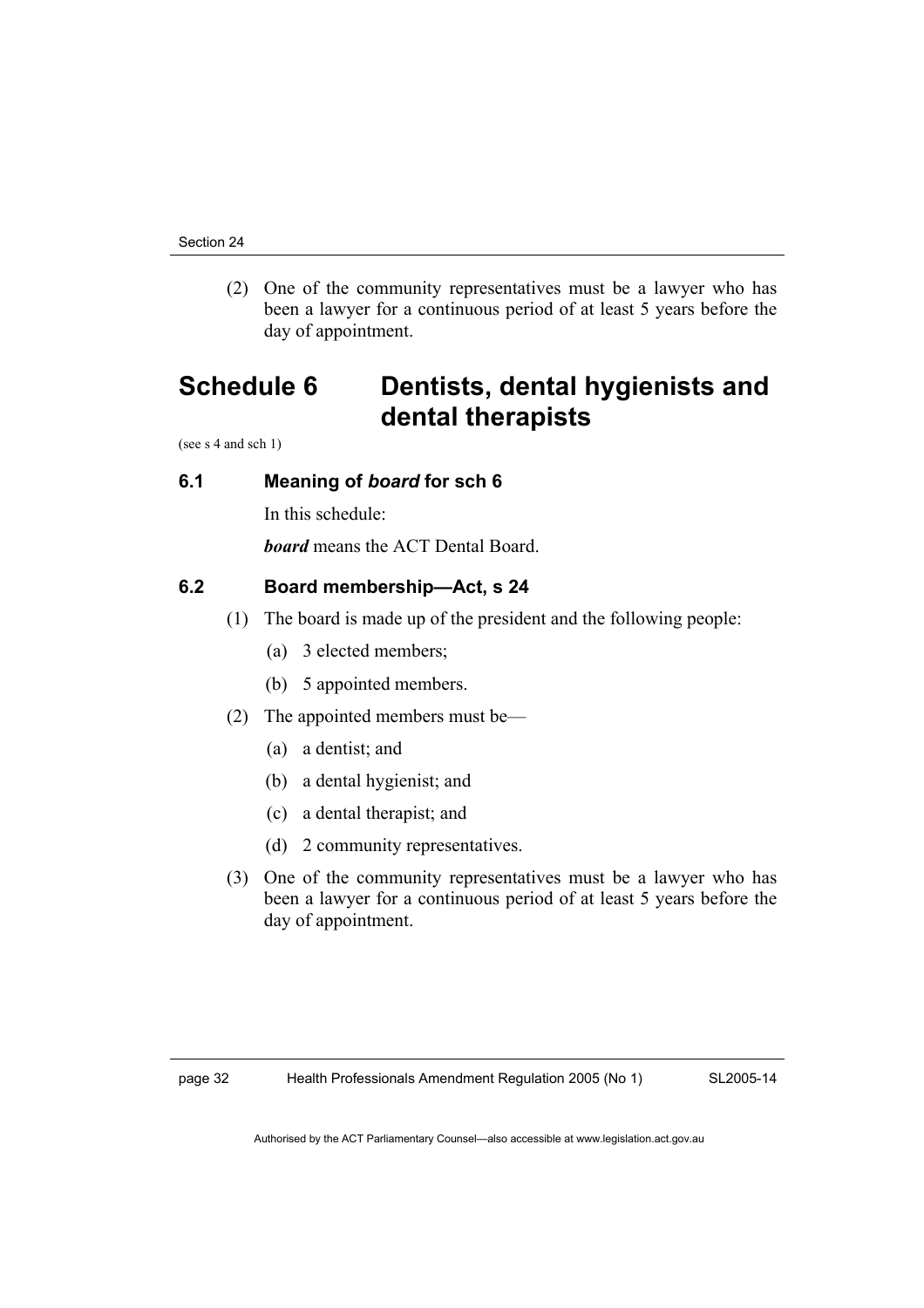## **Schedule 7 Psychologists**

(see s 4 and sch 1)

## **7.1 Meaning of** *board* **for sch 7**

In this schedule:

*board* means the ACT Psychologists Board.

## **7.2 Board membership—Act, s 24**

- (1) The board is made up of the president and the following people:
	- (a) 2 elected members;
	- (b) 6 appointed members, 2 of whom are community representatives.
- (2) One of the community representatives must be a lawyer who has been a lawyer for a continuous period of at least 5 years before the day of appointment.

## **Schedule 8 Dental Technicians and Dental Prosthetists**

(see s 4 and sch 1)

## **8.1 Meaning of** *board* **for sch 8**

In this schedule:

*board* means the ACT Dental Technicians and Dental Prosthetists Board.

## **8.2 Board membership—Act, s 24**

- (1) The board is made up of 7 appointed members including the president.
- (2) The appointed members must be—

SL2005-14 Health Professionals Amendment Regulation 2005 (No 1) page 33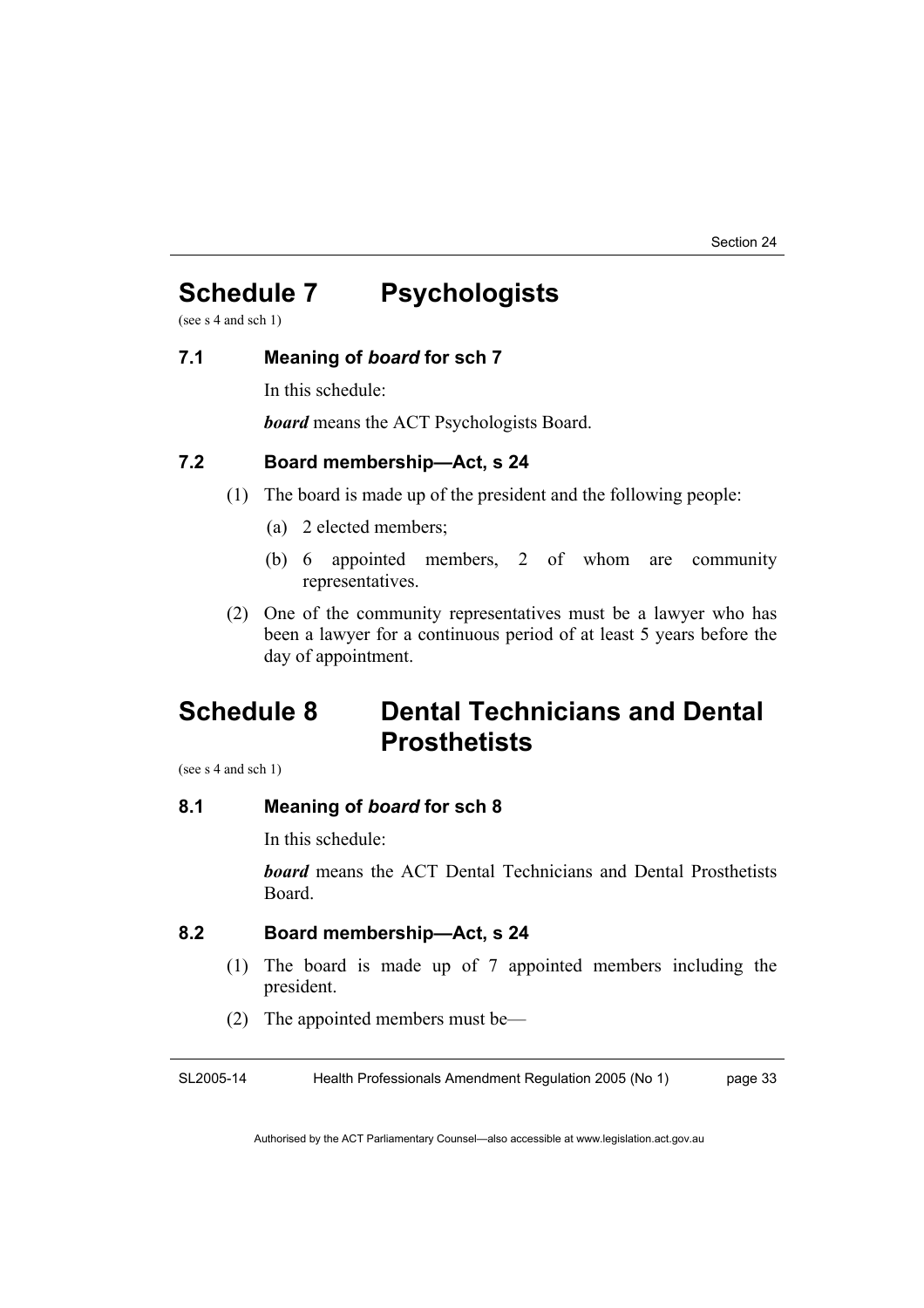- (a) 3 dental technicians; and
- (b) 3 dental prosthetists; and
- (c) 1 community representative.

## **Schedule 9 Podiatrists**

(see s 4 and sch 1)

## **9.1 Meaning of** *board* **for sch 9**

In this schedule:

*board* means the ACT Podiatrists Board.

## **9.2 Board membership—Act, s 24**

The board is made up of the president and the following people:

- (a) 1 elected member;
- (b) 3 appointed members, 1 of whom is a community representative.

## **Schedule 10 Physiotherapists**

(see s 4 and sch 1)

## **10.1 Meaning of** *board* **for sch 10**

In this schedule:

*board* means the ACT Physiotherapists Board.

## **10.2 Board membership—Act, s 24**

The board is made up of the president and the following people:

(a) 3 elected members;

page 34 Health Professionals Amendment Regulation 2005 (No 1)

SL2005-14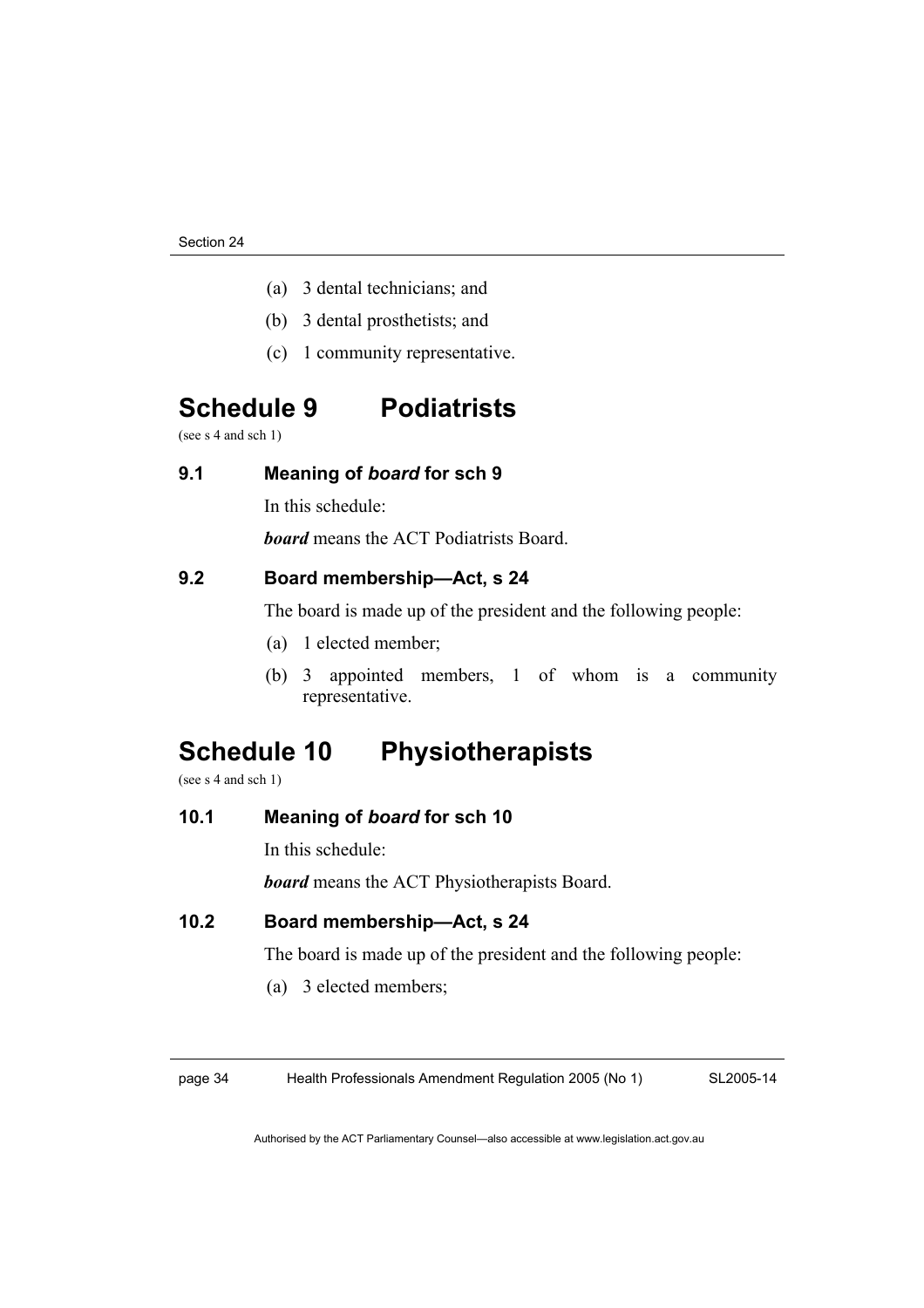(b) 5 appointed members, 1 of whom is a community representative.

## **Schedule 11 Optometrists**

(see s 4 and sch 1)

## **11.1 Meaning of** *board* **for sch 11**

In this schedule:

*board* means the ACT Optometrists Board.

## **11.2 Board membership—Act, s 24**

The board is made up of the president and the following people:

- (a) 2 elected members;
- (b) 2 appointed members, 1 of whom is a community representative.

## **Schedule 12 Veterinary surgeons**

(see s 4 and sch 1)

## **12.1 Meaning of** *board* **for sch 12**

In this schedule:

*board* means the ACT Veterinary Surgeons Board.

## **12.2 Board membership—Act, s 24**

The board is made up of the president and the following people:

- (a) 3 elected members;
- (b) 3 appointed members, 1 of whom is a community representative.

SL2005-14

Health Professionals Amendment Regulation 2005 (No 1) page 35